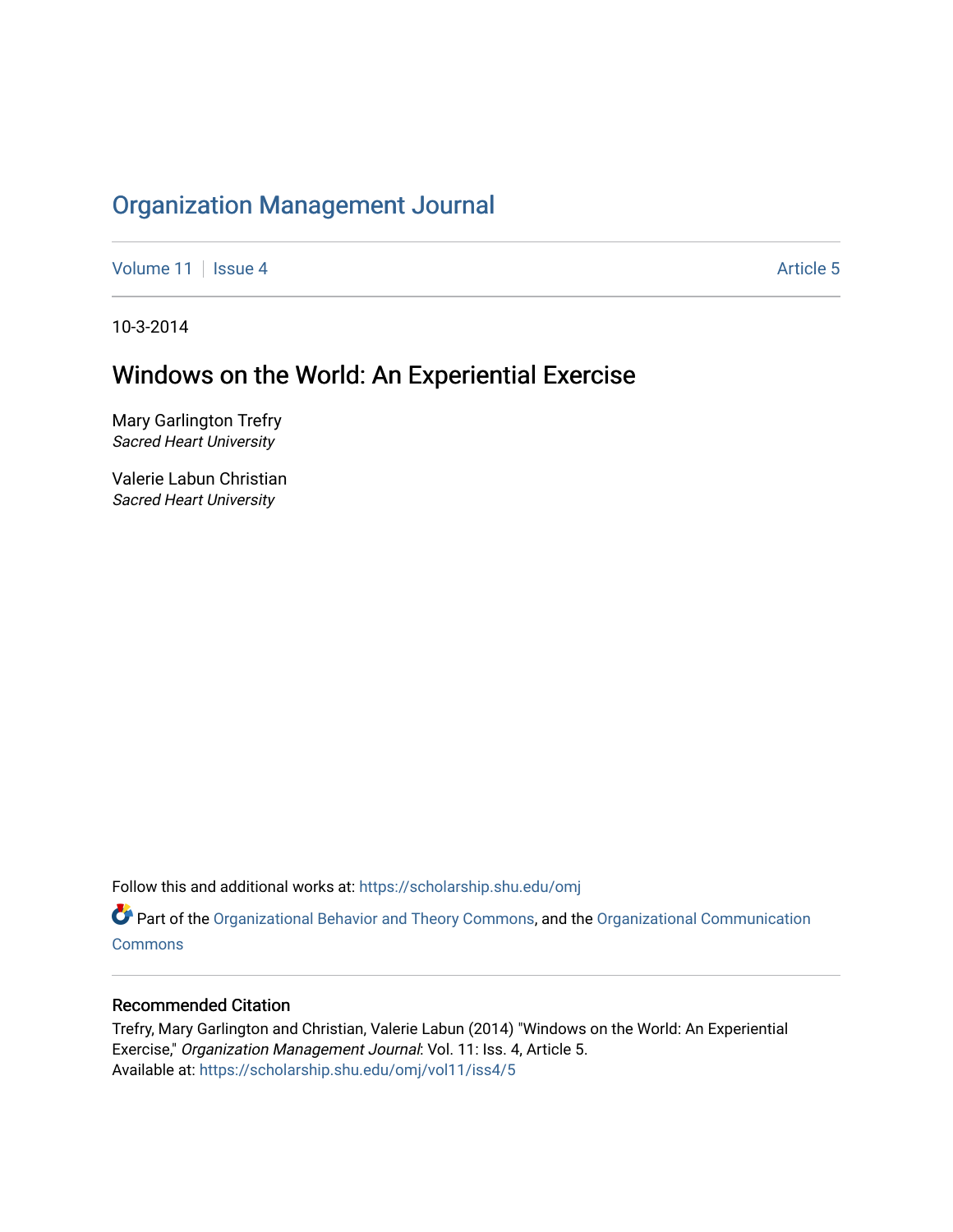# **Windows on the World: An Experiential Exercise**

## **Mary Garlington Trefry and Valerie Labun Christian**

*Welch College of Business, Sacred Heart University, Fairfield, Connecticut, USA*

**In Windows on the World, participants explore how national culture differences may affect managerial practices when expanding into another country. In the exercise, a U.S. niche grocery retail chain plans expansion into Brazil and China. The role-play is between a consultant team and a client team that has hired them. The consultant team gives expert advice about which, if any, of the managerial practices in place in the home market might require modification in Brazil or China. Facilitators can suggest "cultural due diligence" as a way to increase the likelihood of successful international business expansion.** *Organization Management Journal***, 11: 228–242, 2014. doi: 10.1080/15416518.2014.963834**

**Keywords** cultural due diligence; cultural adaptation; international business expansion; cross-cultural management; global mindset

Cultural adaptation—especially from a management standpoint—is critically important to doing business successfully in today's globalized world. That being said, it is often quite difficult to appreciate the nuances of managing in another country or to be open to the myriad changes that may need to be adopted in order to be successful in a dramatically different environment, culture, or country. Lack of such awareness or failure to effectively execute important cultural adaptation requirements often leads to lower organizational performance, sometimes resulting in major blunders that are costly and challenging to recover from.

Even the giants have made giant missteps in this regard. Disney had enormous issues expanding into Europe, after a very successful launch in Japan. Walmart failed in its expansion into Germany and subsequently withdrew—despite otherwise successful international forays into North and South America. Recently, we learn that Target is experiencing challenges in its aggressive retail store expansion into Canada, which will likely result in multi-billion-dollar losses (Austen, [2014,](#page-10-0) pp. B1, B7). Perhaps because of their past successes, it is not uncommon for organizations with significant domestic or international scale to become overconfident while entering a new marketplace,

thereby increasing the likelihood of major execution mistakes.

In the Windows on the World exercise, participants explore how national culture differences may affect managerial practices when expanding into another country. In the exercise, a U.S. niche grocery retail chain plans expansion into Brazil and China. The role-play is between a consultant team and the client team that has hired them. The consultant team gives expert advice about which, if any, of the managerial practices in place in the home market might require modification in Brazil or China. Facilitators can suggest "cultural due diligence" as a way to increase the likelihood of successful international business expansion.

## **POTENTIAL IMPACT OF CULTURE IN INTERNATIONAL BUSINESS EXPANSION**

The concept of culture has been explored at various levels of analysis. But whether it is defined as norms of practices and behavior, that is, "how things are done around here" (Drennan, [1992,](#page-10-1) p. 1), or at a level underlying practices and behavior such as "software of the mind" (Hofstede, Hofstede, & Minkov, [2010,](#page-10-2) p. 5) or the shared beliefs, values, and basic assumptions approaches of Davis [\(1984\)](#page-10-3), Schein [\(1985\)](#page-10-4) and Hunt [\(1992\)](#page-10-5)—"culture is understood to shape how people think, behave, interact, and communicate" (Trefry & Christian, [2012\)](#page-10-6). Of course, culture is only one of the many factors that influence how people communicate, interact with others, and conduct themselves in a workplace environment. Yet culture has a powerful, if indirect, effect on how well companies do when they seek to grow internationally.

As alluded to earlier, lack of cultural sensitivity and the related ignorance regarding necessary adaptation to the local culture have doomed or severely undermined many companies' dreams for international business growth. In *Blunders in International Business*, Ricks [\(2006\)](#page-10-7) offers numerous (often humorous) examples of international business blunders, including management blunders resulting from inattention to cultural differences. In the recap of his chapter on management mistakes, Ricks states,



Address correspondence to Mary Garlington Trefry, Welch College of Business, Sacred Heart University, 5151 Park Ave., Roncalii Hall 133, Fairfield, CT 06825, USA. E-mail: [trefrym@sacredheart.edu](mailto:trefrym@sacredheart.edu)

Obviously, management practices that work domestically do not necessarily work overseas. Different cultures require that companies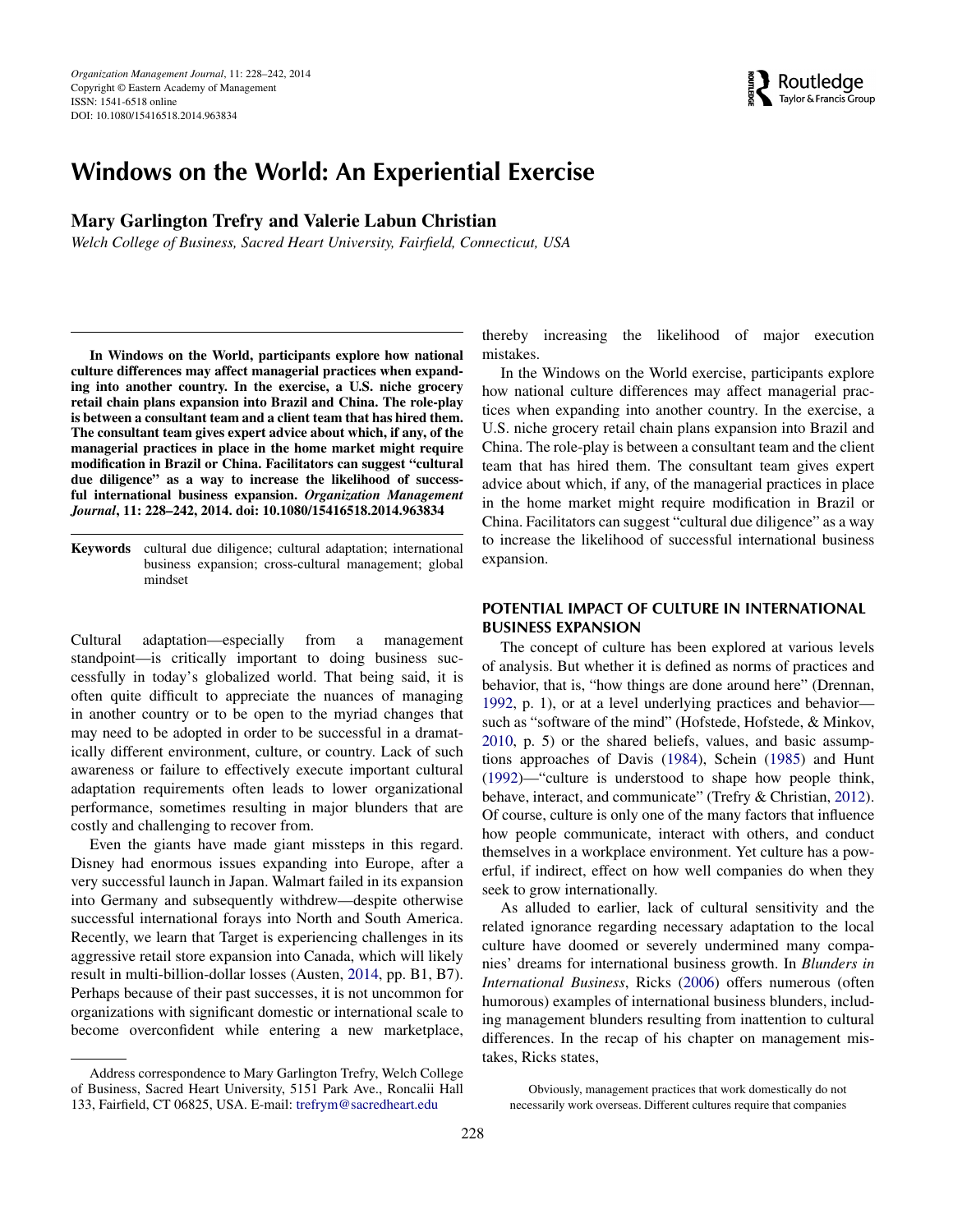take different approaches. Managers need to understand local business procedures, governmental expectations, and labor practices. A minor misunderstanding can easily lead to a major blunder and the wrong person on the job can lead to disaster. (Ricks, [2006,](#page-10-7) p. 113)

Even success stories in international business often are qualified by the costly (and unnecessary) lessons the organization learned along the way. Simply put, the hugely successful domestic business model does not often "travel" as well as one would hope. Whether through inattention to the cultural challenges ahead, naiveté, or sheer arrogance, management can encounter serious setbacks if "cultural due diligence" is poorly done, or if only lip service is paid to it. Success or failure often depends on how well the organization has considered the degree to which adaptations of its successful home-based business model will be necessary in the new territories targeted for business expansion and is willing to make such adaptations.

As Gupta, Govindarajan, and Wang [\(2008\)](#page-10-8) suggest in *The Quest For Global Dominance,* "People must cultivate a global mindset. They must view cultural and geographic diversity as opportunities to exploit and must be prepared to adopt successful practices and good ideas wherever they come from" (p. 3). They further suggest that the development of a more global, less parochial, mindset increases the likelihood of a proper "transplantation of the corporate DNA." "One of the most important things the globalizing company must figure out is how to transplant the core elements of its business model, its core practices, and its core beliefs—in short, its DNA—to the new subsidiary" (Gupta et al., [2008,](#page-10-8) p. 41).

Clearly, before a management team decides to pursue the promise of revenue and profit growth via international expansion, many considerations are in order, including but not limited to selection of product or business to take international, selection of territories to pursue, and mode of entry. And while international business and strategy courses do typically discuss ways to undertake the initial business expansion steps already mentioned, including researching external factors*/*trends (economic, political, sociocultural, technological, environmental, legal), understanding industry growth prospects, and closely analyzing the competitive landscape, they seldom engage in a "deep dive" into how an understanding of cultural differences may significantly help or hinder international business success. Yet the understanding of cultural risks is paramount. Doing one's "cultural due diligence" and developing a global mindset are often stressed as crucial before embarking on international expansion (Bartlett & Ghosal, [2002;](#page-10-9) Gupta et al., [2008;](#page-10-8) Solomon & Schell, [2009\)](#page-10-10). This experiential exercise is intended to help in that regard, as its focus is how "cultural due diligence" can assist an organization in developing a global mindset and thinking about how to best "transplant its corporate DNA" in order to increase the chances for success in its international forays.

Perhaps most importantly, this exercise isolates the management function, apart from the multitude of other functions

and external factors that must be examined when contemplating business entry into another country, especially if that country is very culturally dissimilar to that of the home market. The Windows on the World exercise focuses attention on the management function itself, as it seeks to identify the often harder-to-see, harder-to-quantify managerial issues that will arise in successfully fulfilling an international growth strategy. Successful international business expansion often requires some adaptation in terms of how classic management functions (planning, organization, leading, and controlling) are executed in a culture substantially different from that of the home market. To maximize the human resources potential of the new international enterprise, attention must be given to culturally acceptable decision making, communication, delegation, motivation methods, reward systems, and leadership styles. The exercise neither addresses nor prescribes the important role of cultural sensitivity in other non-management realms like marketing, advertising, or negotiation. But we do suggest that the exercise could easily be adapted to address the cultural issues inherent in adapting the marketing mix for global marketing. We share possibilities for other areas of focus besides management practices in the Additional Learning Topics section.

We believe that this experiential exercise offers an opportunity for significant learning through application. The value of integrating cognitive conceptual learning and learning from experience has long been recognized, both in education and in the management development literature (Kolb, [1984;](#page-10-11) Ng, Van Dyne, & Ang, [2009;](#page-10-12) Potter, [2009\)](#page-10-13). Proponents of experiential learning have contended that exercises and simulations shift learners from passive to active participants in the learning process (Johnston & Burton, [2009;](#page-10-14) Potter, [2009\)](#page-10-13) and significantly enhance the overall learning experience and learning outcomes (Blanton & Barbuto, [2005;](#page-10-15) Salacuse, [2010\)](#page-10-16). Salacuse [\(2010\)](#page-10-16) explains how role-play simulations confront students with the need to truly understand details and issues that they have previously only studied through reading and scholarly commentary. Likewise, we believe that an experiential role-play like this one can facilitate better comprehension of cultural concepts impacting management practices. Cultural concepts, while fascinating even in a lecture format, become less abstract and more vivid and compelling when participants are required to apply them.

## **OVERVIEW OF THE EXERCISE PROCESS**

In the Windows on the World exercise participants review the business model and product*/*service approaches that have performed exceptionally well in the home market of a U.S. based specialty grocer—Friendly & Fresh Foods—but that may have to be discarded, slightly modified, or substantially adapted if the company is to perform well in another country and culture. The role-play scenario involves a consulting team (see Appendix A) and the client's management team (see Appendix B). The consulting team has been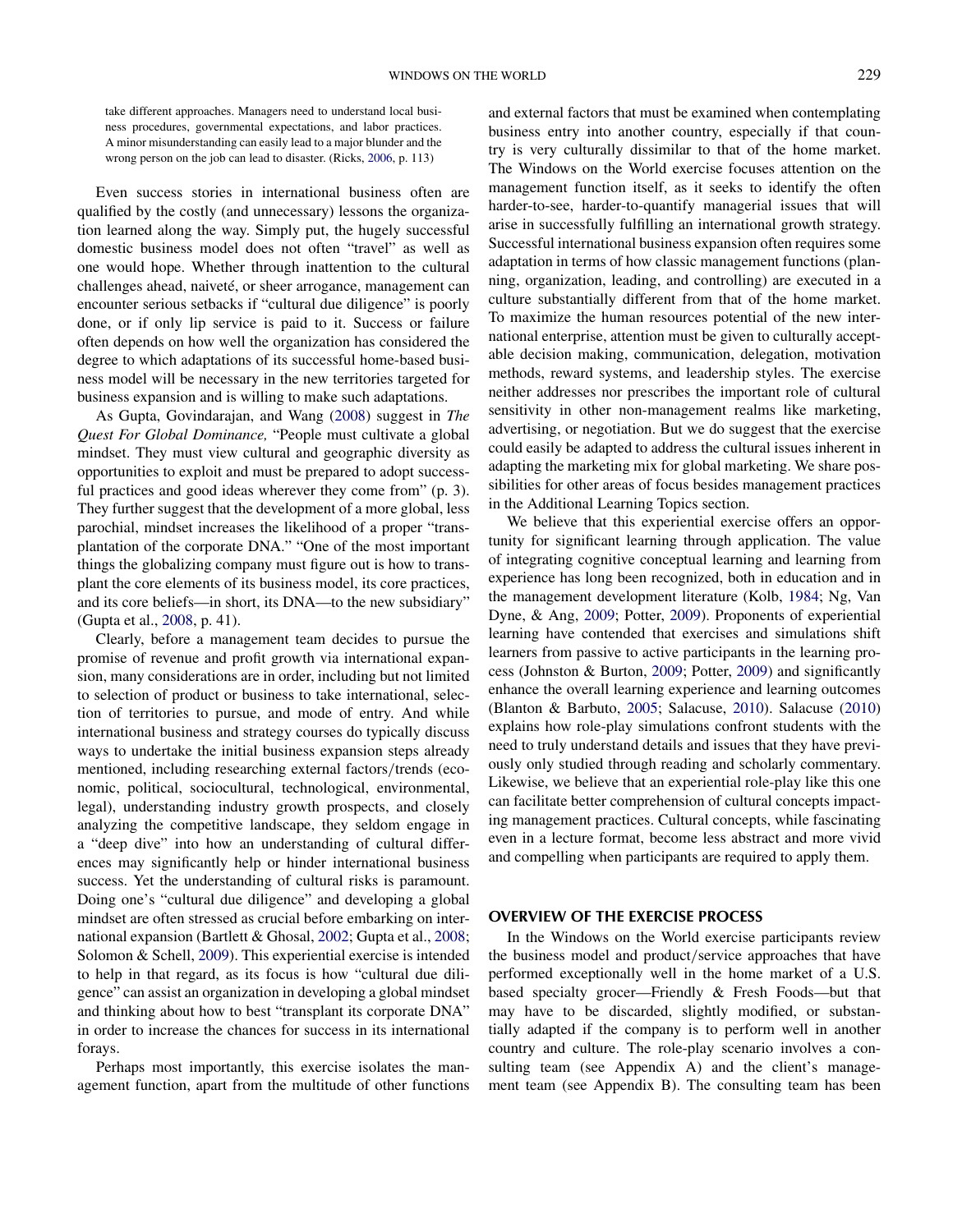hired to identify those salient cultural differences between the home market and the countries targeted for international expansion that might require adaptation, such as leadership styles and approaches, organizational structure and hierarchy, decision making, interpersonal and organizational communication, working through disagreement, motivating employees, delegation, policies*/*procedures*/*rules, employee training, and employee recruitment and retention.

The Windows on the World exercise is scheduled so introduction and initial team planning precede research on cultural differences of two cultures. That research is conducted outside of class and before the main exercise activities taking place in a second class session. Then pairs of student teams participate in two role-plays—one as the consulting team and one as the client team. In the first round, consultants offer advice on various management issues to clients who are considering expanding their operations to a given country. In the second round, the teams switch roles, with the client team becoming the consulting team offering advice—on a different country—and the initial consulting team serving as the client team considering expansion. Afterward, debriefing can highlight how cultural differences may affect success in expansion to another culture and how each consultant-client pair approached the assignment. For purposes of illustrating the exercise, the authors use Brazil and China, two of the rapidly emerging BRIC (Brazil, Russia, India, and China) economies, although other countries could be substituted.

#### **LEARNING GOALS**

The overall goal of this exercise is to involve participants in an engaging experiential activity that dramatically reveals to them the significant influence of national*/*ethnic culture on successfully launching and doing business in another country, especially a country that may be very culturally different from an organization's current territorial scope of operations. While the focus is on how to adapt culturally appropriate management practices to the new country, the exercise could be adapted to include other functional areas such as marketing, advertising, operations, and finance. The activity and its subsequent debriefing discussions should enable participants to:

- Heighten awareness of cultural differences that are critical to the management function, especially how sensitivity to those issues can contribute to successful international business expansion.
- Explore links between cultural constructs and how they come into play in management, planning, and human resources practices.
- Appreciate the value of doing one's "cultural due diligence" well and prior to business entry into another country.

• Recognize how to be an effective consultant or advisor, especially with regard to dispensing advice about culture or making change management recommendations.

#### **TARGET AUDIENCE**

This exercise was designed for an interdisciplinary master's in business administration (MBA) course; earlier versions of it have been used in a cross-cultural MBA course. The interdisciplinary MBA course focuses on identifying international expansion opportunities for "student-envisioned" products*/*services that a multinational company would decide to offer outside of its domestic market by virtue of making a substantial investment in establishing a business presence in another country (culture). The exercise would have applicability to any course within which culture or global management is a significant topic: organizational behavior, strategy, international business, human resource management, or general management courses. It could even be expanded upon to work as a large component of a capstone course dealing with international business expansion. Though we have used the full exercise only with MBA students, it could also work with upper-level undergraduate students, and we have had success in using elements of the exercise as part of an undergraduate capstone course final project.

## **TIME REQUIRED**

Time ranges for various stages of the exercise are provided in the following. The period of time required in class for the exercise, including debriefing, could range from 90 minutes to 152 minutes. This range excludes the participant preparatory time required outside the classroom, estimated at between 2 and 3 hours, but subject to the facilitator's discretion. The estimates also exclude time for lecture. Depending on class time available, the in-class portions of the exercise might span two sessions.

#### **NUMBER OF PARTICIPANTS**

The exercise can work with as few as six participants but can also accommodate a large group as participants are divided into paired teams (consultant team and client team comprise a paired team). The recommendation is to have at least three and no more than five participants*/*students assigned to each team.

#### **MATERIALS NEEDED AND ROOM SETUP**

It is helpful if writing pads and pens*/*pencils are provided to the teams for note-taking. For each consultant–client paired team, the ideal room configuration is two rectangular tables and the right number of chairs, arranged so that the consultant team (three to five participants) are seated and are directly facing the client team (three to five participants). Some instructors may ask the consultants to prepare a professional PowerPoint presentation instead; in that case, the room would need to be configured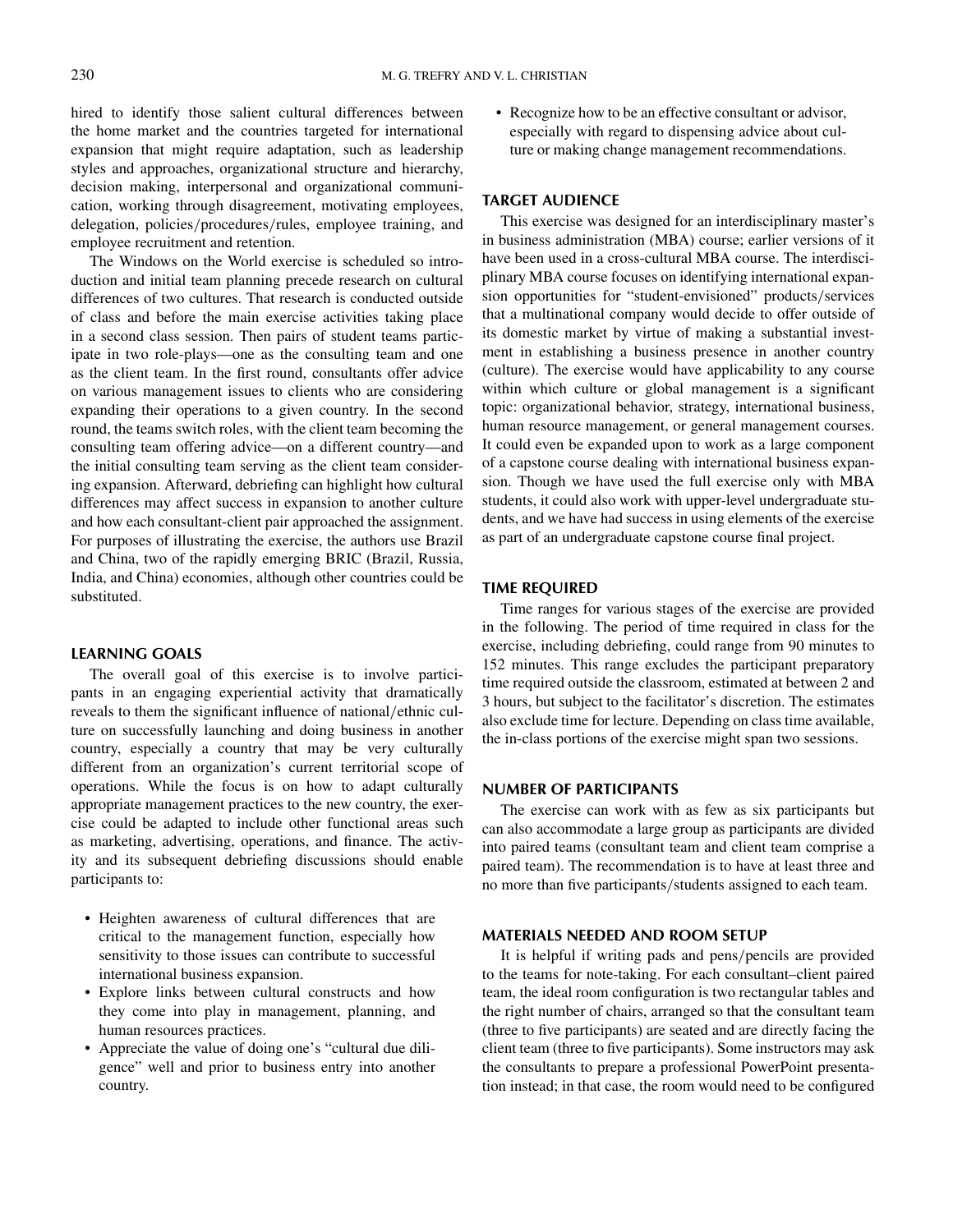with the appropriate computer*/*projector setup and remote presentation clicker, and additional time would need to be allotted to prepare the presentation.

## **PREPARATION NEEDED BEFORE CLASS BY PARTICIPANTS**

No preparation is necessary in advance of the first of two class sessions during which the exercise will be run. Between the two class sessions, however, participants need time (at least several hours) to read two journal articles, access several websites, and research cultural information on their two assigned countries. The facilitator may choose, however, to assign some of the reading prior to the first class session.

## **PREPARATION NEEDED BY THE FACILITATOR**

The facilitator should reproduce the materials needed, ensure that participants either have copies of the journal articles or can access them electronically, arrange for the room configuration, and prepare appropriate comments to highlight the concepts that the facilitator wants to emphasize during the exercise debriefing discussions.

#### **STRUCTURE OF THE EXPERIENTIAL EXERCISE**

The plan described next usually is executed over a two-class period so that sufficient time can be devoted to the research required between the two class sessions.

## **Stage 1—Introduction to Exercise (Suggested Time: 10–12 Minutes)**

The facilitator gives an overview of the exercise and explains that all participants will experience two roles—consultant and client—and that they will receive separate instructions for each role (Appendices A and B). The facilitator also offers guidance on how the teams should prepare and explains how the experience can be most valuable. Thus, the facilitator:

- Highlights briefly overall and specific goals of the exercise, such as developing awareness of cultural differences that may have an impact on a company's expansion into another country or exploring management implications of cross-cultural constructs at a practical applications level.
- Explains that although expanding operations into another country would obviously require "cultural due diligence" and research on numerous different issues, for purposes of this exercise, teams will focus on implications of the cultural differences identified for management practice. The facilitator indicates that participants will receive some questions (Appendix C) that will help them think about potential management implications.
- Identifies specific cross-cultural frameworks or crosscultural constructs the facilitator wants students to explore and not to neglect. For example, the facilitator may want teams to develop their consulting advice based solely on insight from various cross-cultural frameworks, such as the GLOBE study (Grove & Grovewell, [n.d;](#page-10-17) House, Hanges, Javidan & Dorfman, [2004;](#page-10-18) Javidan, Dorfman, de Luque & House, [2006\)](#page-10-19) or from the most recent [\(2010\)](#page-10-2) Hofstede dimensions and country scores (Hofstede, Hofstede, & Minkov, [2010\)](#page-10-2). Or, the facilitator may prefer that particular cultural constructs be researched, such as low*/*high context communication (Dodd, [1998;](#page-10-20) Hall & Hall, [1995\)](#page-10-21); face (Graham & Lam, [2003\)](#page-10-22); different norms for eye contact (Beamer & Varner, [2008;](#page-10-23) Solomon & Schell, [2009\)](#page-10-10); or *guanxi*—personal network*/* relationships (Graham & Lam, [2003;](#page-10-22) Javidan et al., [2006\)](#page-10-19).
- Instructs consulting teams to offer their advice in terms that the clients will understand, as most managers will not be familiar with the concepts or frameworks known by the consultants.
- Stresses the value added for everyone when the team roles are taken seriously.

During this introductory stage, teams choose—or are assigned—a country on which they will offer advice. At that time, they are given Appendices A, B, and C. Appendix A includes a description of current norms at Friendly & Fresh Foods*,* lists some management issues the consulting team will want to cover, and provides tips on research. Teams then choose or are assigned a second country on which they also should do some basic research. Information on this second country will be helpful when team members are playing the roles of clients. They will thus be able to question the consulting team more readily and challenge recommendations made by the consulting team if the consultants' recommendations do not seem relevant. Instructions for the team playing the role of clients are found in Appendix B. Appendix C contains questions to help both consultant and client teams as they explore management implications of cultural differences.

#### **Stage 2—Team Planning (Suggested Time: 10–15 Minutes)**

Teams meet in class to plan how they will conduct their research. For example, they may decide that all team members should research all topics, or they may decide to assign different cultural frameworks or concepts to different team members. They also may decide that everyone should prepare preliminary ideas on the various issues in their team instructions (i.e., in Appendix A and the questions in Appendix C), or they may divide up those issues among team members in preparation for talking altogether in Stage 4.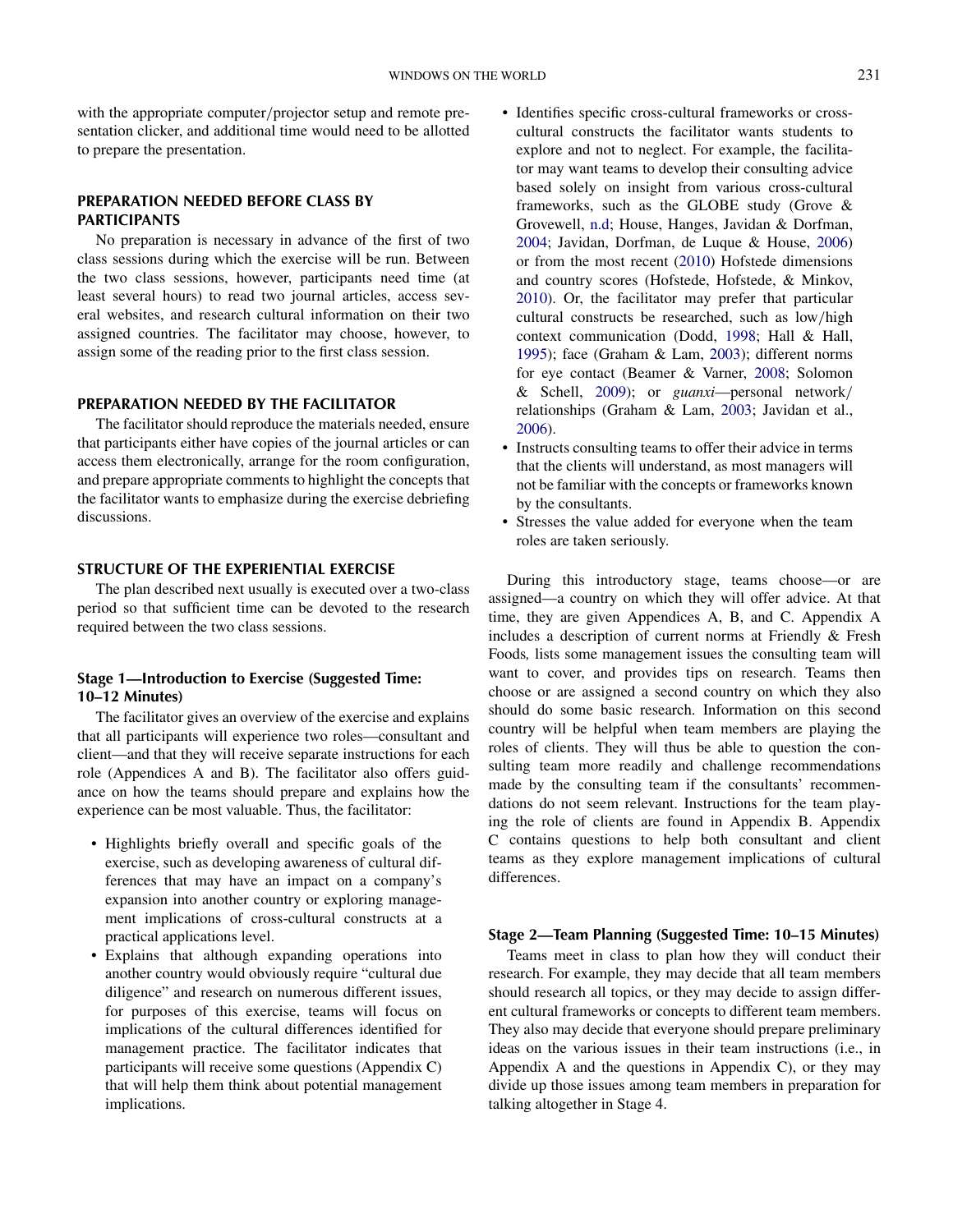## **Stage 3—Research and Recommendation Planning (Suggested Time: Students Conduct Their Research and Planning Outside of Class)**

Participants individually or in teams research information on their two assigned countries and then prepare recommendations for their clients. This research and planning is usually done outside of class, as it may take a few hours. Recommendations are based on what they have learned about the country during their research and the instructions given in Appendix A. Team members should also briefly discuss how they want to handle their roles as client managers (instructions in Appendix B). Appendix C offers useful questions that can help facilitate exploration of potential management implications of cultural differences identified between their home country and the targeted expansion country.

Facilitators may choose to have participants research their two cultures in a class setting if they want to provide more guidance, although this option would require significantly more class time. Participants would also then need to have computers and have already read any assigned articles.

## **Stage 4—Teams Prepare Their Final Recommendations (Suggested Time: 5–10 Minutes)**

Teams generally benefit from some brief time in class to finalize their thoughts and approach. The facilitator also has time to check in with each team and answer any questions. The facilitator may decide, however, to skip this stage in class, telling teams that they must be ready to present when they come to class.

## **Stage 5—First Consulting Session (Suggested Time: 20–30 Minutes)**

Two teams meet together, with odd-numbered teams (i.e., 1, 3, etc.) role-playing consultants giving their advice and evennumbered teams (i.e., 2, 4, etc.) role-playing the consultant team's clients.

## **Stage 6—Second Consulting Session (Suggested Time: 20–30 Minutes)**

Teams reverse roles, with even-numbered teams giving their advice as consultants and odd-numbered teams role-playing the clients. Another option is to have teams rotate tables so that they are playing their second role with a new team. Utilizing that option requires care on the part of the facilitator to have teams rotate in such a way that the new client team has basic knowledge on the country culture to be explored by the new consulting team.

In most classroom settings, it is likely that there would be a need for multiple paired teams (one consultant team*/*one client team). In that case, the facilitator has the choice of having all the paired teams work through Stages 5 and 6 on a simultaneous basis, or having one set of paired teams engaged in the

role-plays while the other paired teams become the audience. Certainly, listening to others' recommendations for managerial practice in a different country can be instructive and provide a catalyst for discussion during the debriefing stage. If, however, the participants have to repeatedly listen to advice on the same countries, the experience may become too repetitive. The facilitator will thus need to weigh the trade-offs—allocating more class time to allow pairs of teams to consult*/*receive advice sequentially with the possible advantage of them gaining insight by exposure to alternative approaches other than their own. The sequential approach, of course, introduces the risk of diminishing returns if the advice becomes repetitive. Or, the facilitator can allocate less class time to allow pairs of teams to consult*/*receive advice simultaneously, with the disadvantage that multiple perspectives may be sacrificed and the instructor will not hear everything being said. If the choice is to conserve time and have the pairs of teams role-play simultaneously, the facilitator may want to have two student observers for each role-play. If so, some time would need to be reserved for these observers to report.

## **Stage 7—Team Debriefing Session (Suggested Time: 5–15 Minutes)**

Each team discusses its experiences, both as a consulting team and as a client team, using questions in Appendix D.

## **Stage 8—Total Group Debriefing (Suggested Time: 20–40 Minutes)**

The facilitator leads the session with all participants, adapting as appropriate given the facilitator's particular goals and impressions gained by observing the teams in action and during their debriefings. Note, however, that in the case of having multiple pairs of teams role-playing simultaneously, a single facilitator cannot have heard all the advice offered by every team.

#### **EXERCISE DEBRIEFING**

Facilitators should conduct debriefing in a manner that supports learning goals presented or different learning goals deemed appropriate by the facilitator. The discussions can highlight multiple issues as relevant for a particular course and also will depend on how the exercise progresses in a given class setting. Various teams may experience different outcomes. Discussion of why significant differences may have occurred can offer opportunity for additional participant learning.

#### **Suggested Debriefing Questions***/***Issues**

Facilitators may want to first touch on some of the debriefing questions discussed by teams in Stage 7, determining which questions*/*issues to use based on insight gained as facilitators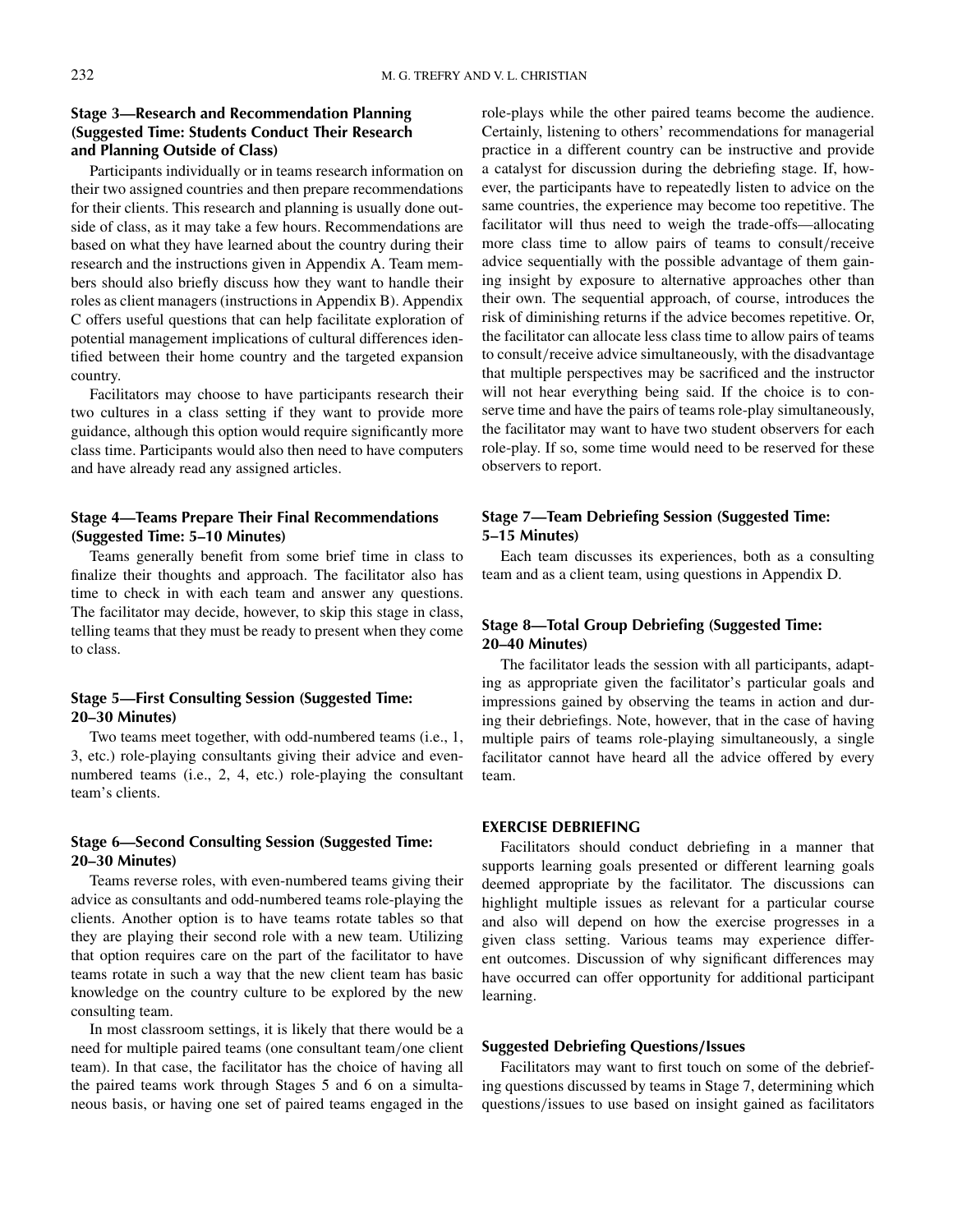listened in briefly on the team debriefing sessions. Other suggested questions could include:

#### *Questions About the Experience*

- How would you describe the experience of taking information learned during your team's research on your proposed expansion country and then developing advice on managerial practices there? How did your team develop your recommendations?
- Even when we understand the basic ideas of cultural constructs, it is sometimes difficult to "translate" those into specific behavioral practices. How difficult did you find developing specific recommendations? How confident did you feel about your recommendations?
- What did you learn about being an effective consultant? Did you feel there were things you should have said (or said differently) that would have captured the clients' attention more effectively?
- How difficult was it for you as clients to hear the consultants' advice? Were there times when you thought they were off track or you did not agree with what they were saying? If so, what did you do?

#### *Questions/Discussions to Gain Cross-Cultural Insights*

- Let's have each team share an example of a cultural dimension in which you learned that the United States and your targeted country are significantly different. Explain the dimension, what it means, and how the two countries differ. Then share how you developed conclusions on implications for management practice in your targeted country. What adaptations in approach, if any, did you conclude might be appropriate?
- This exercise can provide a good opportunity for participants to become familiar with some major cross-cultural constructs and frameworks and to use information from those to identify implications for management practice. In addition to the examples given by students, the facilitator may choose one or more to discuss. For example:
	- *Hofstede cultural dimensions* —The website for the Hofstede Centre provides an easy way to compare the U.S. culture and another culture (and even several cultures) on the first five Hofstede dimensions (http://geert-hofstede.com/geert-hofstede. html). The site also explains the sixth dimension, Indulgence versus Restraint, added in the 2010 edition of *Cultures and Organizations, Software of the Mind,* 3rd edition. In addition, the site explains what scores mean for a given country. The country scores obtained and the explanations provided highlight the significant differences between China and the United States and between Brazil and the United States on several major dimensions.
- China and the United States—(a) individualism*/* collectivism dimension (China is collectivist and the United States individualist); (b) long-term orientation (China's orientation is long term and the United States' orientation is short term); and (c) power distance (China has a significantly higher power distance orientation than does the United States).
- Brazil and the United States—individualism*/* collectivism (Brazil is more collectivist compared to the United States' strong individualist orientation); Brazil also exhibits a higher power distance orientation compared to the United States.
- *The GLOBE study* —House, Hanges, Javidan, and Dorfman [\(2004\)](#page-10-18) describe in detail the results of the GLOBE study of 62 societies, while Grove and Grovewell offer a brief introduction to the study and selected major findings (http://www.grovewell.com/ pub-GLOBE-intro.html). The Javidan, Dorfman, deLuque, and House (2006) article, although long, is undoubtedly more manageable reading for students. It explains the GLOBE dimensions, discusses leadership differences, and then provides detailed information on management implications for U.S. managers working in Brazil, China, Egypt, and France. For instance, the article points out that Brazilians expect people to treat them according to their social and organizational levels and that the typically informal interaction style of American managers with subordinates may be seen as inappropriate (Javidan et al., [2006,](#page-10-19) p. 76). The expectations stem from difference in the power distance dimension.
- *High/low context communication*—or direct*/* indirect communication. This concept, explained by Hall and Hall [\(1995\)](#page-10-21) and Beamer and Varner [\(2008\)](#page-10-23), is crucial for managers to understand whenever there are significant differences between the cultures involved. In high-context (indirect) cultures such as China and Brazil, people prefer more subtle, nuanced, and indirect communication than is often the norm in the United States, considered to be a low-context*/*direct-communication culture. The direct approach favored by Americans may be seen by people in high-context cultures as too aggressive and likely to lead to loss of face.
- *Seven dimensions of culture—*This model was developed by Fons Trompenaars and Charles Hampden-Turner [\(2012\)](#page-10-24). Two of their dimensions *universalism versus particularism* and *achievement versus ascription—*may be interesting to explore in the Windows on the World exercise. In countries like Brazil and China, there will be a greater tendency than in the United States to be open to the "gray"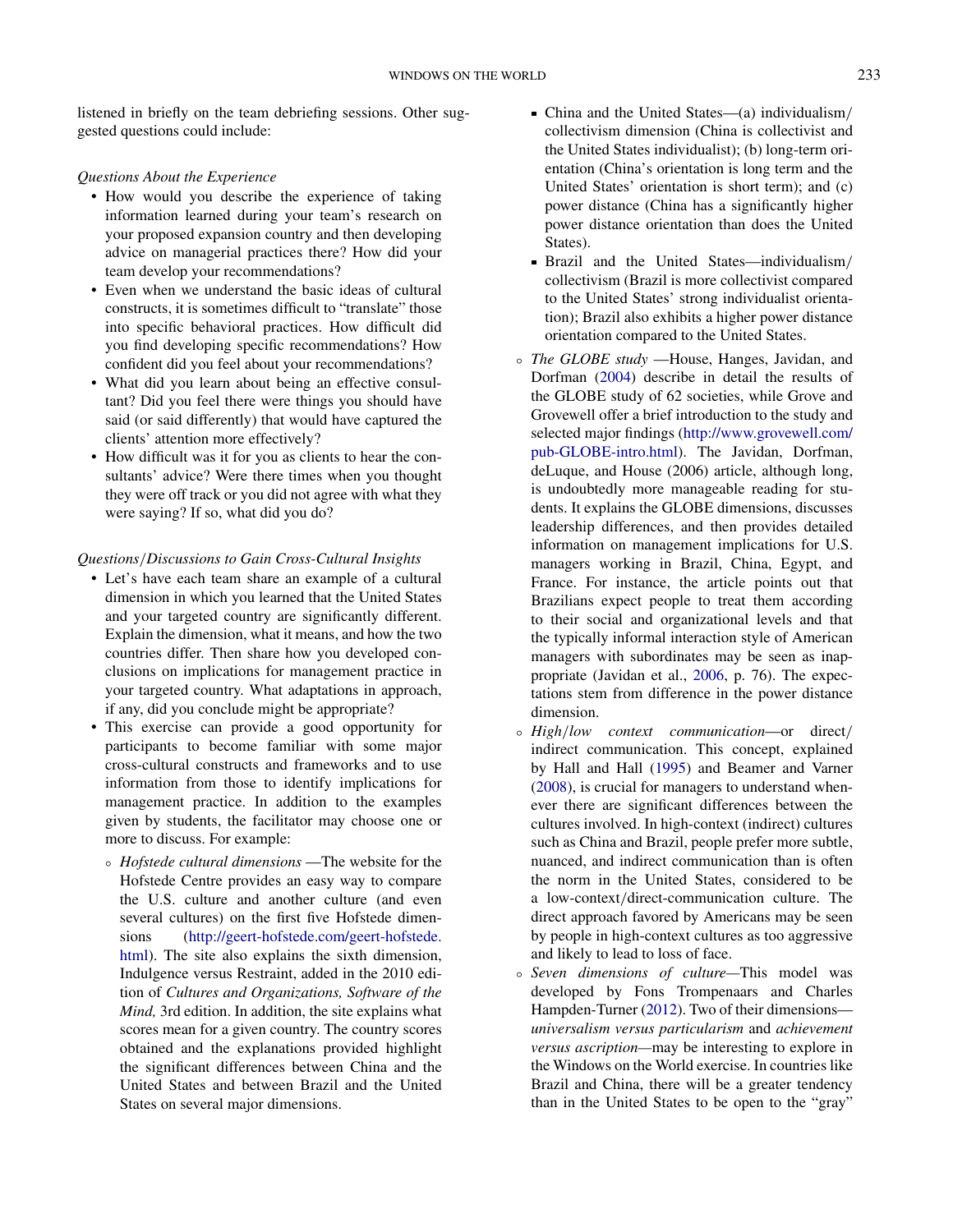(the particularist viewpoint) of a given situation where one's non-compliance to the rules and norms is less strictly judged. This is especially true if the consequences of the infraction are moderate or if there is an established relationship (e.g., family, friend, coworker, boss) with the individual whose behavior has deviated from the conventional norm. The *achievement versus ascription* construct dimension should be evident in United States to Brazil and China comparisons. In both Brazil and China, compared to the United States, meritocracy (recent achievements) tends to mean far less than ascribed status, including status granted by one's birth, gender, age, education, and personal relationships or "network."

The facilitator can help participants work through implications of these general orientations. As must always be the case with cultural comparisons, however, the facilitator can remind participants about the nature of country "scores," that they are averages, and that not all people within a given culture reflect the average. As Hofstede stresses on his website, "Country scores on the dimensions are relative—societies are compared to other societies. Without making a comparison a country score is meaningless" [\(http://geert-hofstede.com/national-culture\).](http://geert-hofstede.com/national-culture)

Indeed, the facilitator may want to initiate a brief discussion about the use of cross-cultural framework scores for countries and other generalizations found in numerous cross-cultural resources. We cannot assume that generalizations apply to all people in a given culture. They do, however, describe characteristics of many people in a culture and can serve as a starting place before we get to know people individually. It's particularly important to avoid offending people when exploring business opportunities in another culture.

#### **Information About Specific Management Issues**

Consulting teams will be offering recommendations on various management issues to their clients. The points in the following may be useful in some of those discussions. Once again, the facilitator should stress that generalizations need to be approached with care as there are wide ranges of expectations*/*behavior*/*approaches in any culture. The information here has been drawn from only five sources, but the possibilities of finding additional relevant information are limitless.

- Communication.
	- Brazil—high context; speak profusely; write in elaborate style (http://geert-hofstede.com/nationalculture.html).
	- China—high context; convey and interpret meaning through context; subtlety in expression valued; emotions not generally displayed (Javidan et al., [2006\)](#page-10-19).
- Relationships more important than in United States.
	- Brazil—take time to build relationships before doing business; treat employees and their families as extended family and spend time together; people in same in-group expect preferential treatment (Javidan et al., [2006\)](#page-10-19); importance of face—and thus the norm to never criticize or embarrass (www. kwintessential.co.uk/resources/country-profiles. html).
	- China—relationships must be built before business is conducted; personal relationships and organizational relationships (*guanxi*) are critical; intermediaries or agents are often used to begin business relationships; group harmony is essential and not to be disturbed; importance of face—never losing one's own face or causing others to lose face (Javidan et al., [2006\)](#page-10-19).
- Leadership preferences.
	- Brazil—leader must somehow make group feel involved but group does not expect to make decisions; leader is not dictatorial; formal relationship between leader and employees; both leader and employees respect the importance of position and status; leader uses symbols of status; leader helps to avoid conflict within group to protect harmony; employees prefer leaders to take cautious approach (Javidan et al., [2006\)](#page-10-19).
	- China—leader expected to be polite, considerate, and dignified; leader as paternal figure who is benevolent and supportive of employees; leader considers and includes family members and takes care of them; must have ability to build and strengthen *guanxi* through personal ties and relationships with individuals and groups; strives for performance improvement; indirect communication approach using metaphors and stories to communicate points; must demonstrate confidence but in nonaggressive way (Javidan et al., [2006\)](#page-10-19).
- Hierarchy.
	- Brazil—hierarchy to be respected; difference in power and status acceptable; boss assumes ultimate responsibility; strong class system in society, with little interaction between classes; status symbols reflect social position (http://geert-hofstede. com/national-culture.html); eye contact with superiors generally indirect to demonstrate proper respect (Solomon & Schell, [2009\)](#page-10-10).
	- China—hierarchy important; relationships ordered by status; leader tends to be authoritative, expecting obedience (Javidan et al., [2006\)](#page-10-19); considered disrespectful to stare into the eyes of a person senior in rank because of status or age (Solomon & Schell, [2009\)](#page-10-10).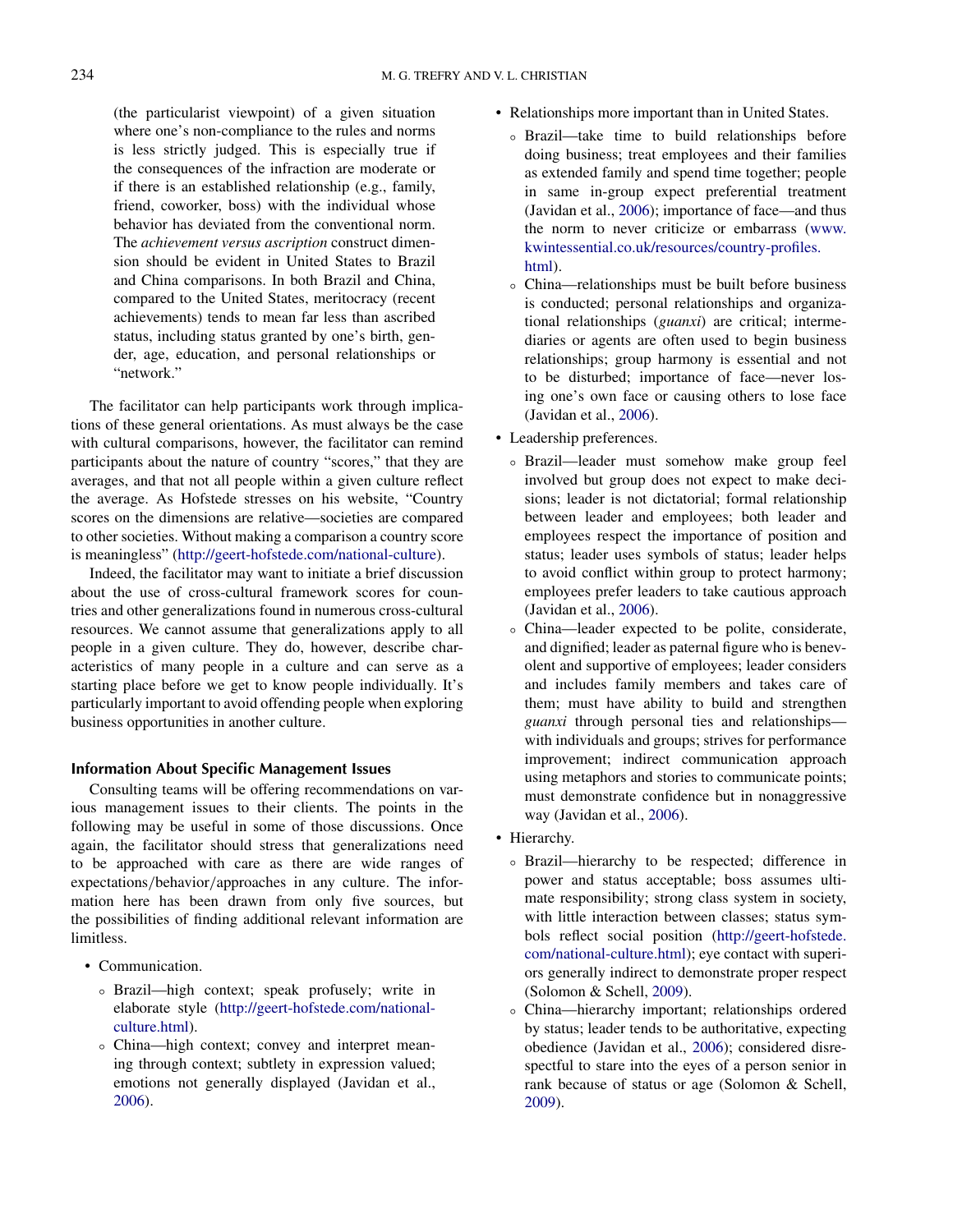- Decision making.
	- Brazil—employee views are considered but leader makes decision; employees often hesitant to give their ideas (Javidan et al., [2006\)](#page-10-19).
	- China—comfortable with ambiguity; pragmatic (http://geert-hofstede.com/national-culture.html); leaders often make autonomous decisions (Javidan et al., [2006\)](#page-10-19).
- Policies*/*procedures*/*rules.
	- Brazil—rules, procedures, and bureaucracy help structure life; however, rules and procedures often are not followed (http://geert-hofstede.com/ national-culture.html).
	- China—adherence to laws and rules flexible to suit particular situation; adaptable and entrepreneurial [\(http://geert-hofstede.com](http://geert-hofstede.com/national-culture.html)*/*national-culture.html).
- Motivation.
	- Brazil—employees may not identify with company visions; more motivated by individual and team interests; good to have reward system based on both individual and team performance; base strategy on short-term milestones (Javidan et al., [2006\)](#page-10-19).
	- China—exciting vision can be effective; high performance orientation (Javidan et al., [2006\)](#page-10-19); success oriented and driven; leisure time not as important [\(http://geert-hofstede.com](http://geert-hofstede.com/national-culture)*/*national-culture. html).
- Recruitment and promotion.
	- Brazil—older and more powerful members of extended family expected to help younger ones to be hired (http://geert-hofstede.com*/*nationalculture.html); nepotism considered positive reflects importance of hiring people one knows and trusts (www.kwintessential.co.uk*/*resources*/* country-profiles.html).
	- China—in-groups and extended family considerations affect hiring and promotion (Javidan et al., [2006\)](#page-10-19).
- Training.
	- Brazil—may prefer more didactic techniques (expert, trainer-centered, low risk) rather than experiential techniques; trainers must be sensitive to participant comfort levels to lessen potential resistance and withdrawal; participants may be uncomfortable when higher-power managers are around (Francis, [2001\)](#page-10-25).
	- China—success and performance oriented although more used to didactic learning approaches; tie training to success; comfortable with ambiguity (Francis, [2001\)](#page-10-25).

#### **A Good Final Debriefing Question**

As a consultant, how would you respond to a client who says, "Management is management. It's the same everywhere, no matter whom you are managing and no matter what they do in the company."

## **ADDITIONAL LEARNING TOPICS**

- *Shift the emphasis from culture's role on managerial practice to culture's role on marketing.* Profound advertising and marketing implications need to be addressed when trying to position a new product*/*service in a different country. In fact, some of the more widely known international business fiascos center on marketing mistakes where "cultural due diligence" was either ignored or seriously misinterpreted. In the Friendly & Fresh Foods scenario, one fairly important variable would be whether customer service is valued highly or not. Clearly, other marketing*/*advertising variables such as branding (logos, symbols, brand names), product line appeal, advertising strategies, advertising outlets, distribution, grocery shopping behavior (frequency, price sensitivity, receptivity to promotional gimmicks), hours of operation, and location would be important to gauge on a country-specific basis to determine whether culturally appropriate change in the marketing mix can be cost justified. Keegan and Green [\(2011\)](#page-10-26) emphasize this point well: "In some instances, strategies and marketing programs will have to be adapted; however, marketers should also take advantage of shared cultural characteristics and avoid unneeded and costly adaptations of the marketing mix" (p. 107). De Mooij and Hofstede [\(2011\)](#page-10-27) offer a review of research on cross-cultural consumer behavior, which could serve as an interesting starting point for students.
- *Substitute another industry or other companies instead of the specialty grocery retailing industry and its players.* The facilitator should freely use another industry and other industry players—real or fictionally depicted—to suit their own preferences. The fast food industry, specialty retailers, and restaurant chains would work equally as well as the specialty grocery industry used in this exercise.
- *Substitute other countries.* The home market need not be the United States, and the international expansion countries need not be Brazil and China. For example, the authors use the exercise in an MBA course and give student teams the choice of exploring expansion to any BRIC (Brazil, Russia, India or China) or MIST (Mexico, Indonesia, South Korea, or Turkey) country. Contrast between a home market country and targeted expansion country is helpful to maintain, however, in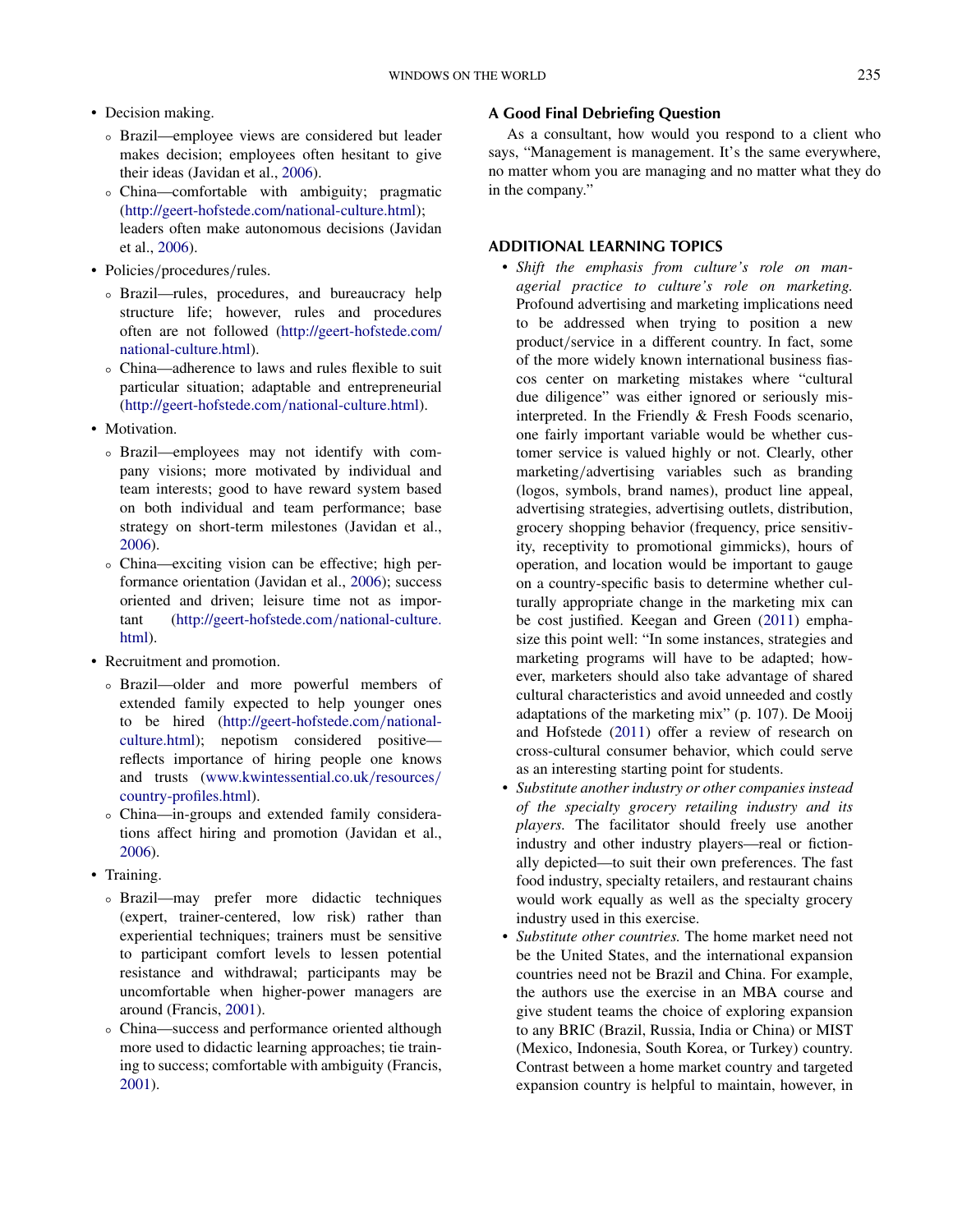order to drive home the point that cultural sensitivity plays a huge role in executing a successful global growth strategy.

#### **PARTICIPANT EXPERIENCES AND OUTCOMES**

Participants (students and facilitators) have indicated in both formal and informal feedback that the learning from this exercise is rich. Not only have our students attested to the exercise's value for the immediate global project they were engaged in, but also some students have mentioned the exercise months later when asked to demonstrate examples of their global learning in the program. Students' comfort level with the experience, on the other hand, seems to vary based on three major factors: (a) how much effort they put into the required research on their assigned cultures (and thus how prepared they were); (b) how confident they are generally in speaking and giving advice to others; and (c) how seriously they take their roles.

Regardless, students do feel some pressure as members of the consultant team, especially if they are not comfortable speaking, even in a smaller group of six to eight students. Moreover, when clients ask questions, the more timid participants may feel uneasy. What helps with such discomfort is the general culture of the class, that is, if people have gotten to know each other fairly well already and if the instructor has previously encouraged sharing of diverse perspectives and disagreeing agreeably with course classmates and the instructor. Also helpful is the fact that participants may not be playing their roles in front of the entire class. The facilitator can, moreover, lessen the pressure by indicating that the exercise is not necessarily about having the "right" advice but rather the value of playing with the concepts and trying to apply them at a practical level.

In the interdisciplinary MBA course for which this exercise was designed, other observations became evident in terms of how the learning goals of the exercise can be best achieved. First, more time dedicated to the exercise seems to help. Second, explicit "take this exercise seriously" instructions given to students by the instructor seem to pay off. Though this was not done intentionally as an assurance of learning evaluation, when we first piloted the exercise, it was administered somewhat differently in two sections of an MBA interdisciplinary course that focuses on identifying international expansion opportunities. In one section, one 3-hour class session was utilized in a lecture*/*exercise format, supplemented by advance readings and team preparation. In the other section, two 3-hour class sessions were utilized, with the first session being in a lecture*/*class discussion*/*exercise planning format, and the second session being dedicated exclusively to the role-play and debriefing. Also in the second section, it was stressed by the instructor that the exercise should be taken very seriously, as it had been designed to assist them in their upcoming global launch team project and would be included as part of their class participation grade. The lessons learned were that (a) the role-play is taken much more seriously and conducted more professionally and (b) the learning is more pronounced when participants have sufficient time to prepare and understand the importance placed on the exercise by the instructor.

#### **ASSURANCE OF GLOBAL AND CULTURAL LEARNING**

While no control versus test group was established to measure the increased achievement of the exercise's four learning objectives when used in an MBA cross-cultural and an MBA multidisciplinary-international course, the authors' experience indicates the exercise helped tremendously by getting students more familiar with cross-cultural concepts, especially the appropriate use of them in projects and case assignments that involved establishing best managerial practices in another country different from their own.

The purpose in developing the exercise was to enhance global learning in a vivid and hands-on manner, not to precisely measure whether and how much learning had indeed occurred. But if documented assurance of global and cultural learning is deemed important given the amount of classroom time required for the exercise, we have developed (and recently used) an assessment*/*grading rubric (Appendix E), which instructors may use or adapt in trying to measure the value participant teams obtained from the Windows on the World experiential exercise.

Through repeated use of the exercise and the recent introduction of the evaluation rubric (Appendix E), the authors are convinced that the Windows on the World exercise does meet the outlined learning objectives—heightening awareness of how important cultural differences related to the management function are when expanding internationally; providing linkages between cultural constructs and how they affect management, planning, and human resources practices; stressing the importance of doing one's "cultural due diligence" well and before entry into another country; and emphasizing how to be an effective consultant*/*advisor when dispensing advice about culture or making change management recommendations. We feel this way because:

- When directly asked in debriefing sessions and outside of class, students have generously complimented the exercise as being engaging and a relevant guide for the course assignments that followed. On an unsolicited basis, MBA students—in summarizing their learning in the MBA program—have often identified this exercise as helpful to their overall global learning.
- In having used the exercise with approximately 20 student teams, we have encountered only two teams not taking the assignment seriously—either in how they approached the pre-work required or in how they conducted themselves in the role-play itself.
- Recently, we developed an assessment rubric (Appendix E) and employed it in two sections of the same MBA course. We did so in an attempt to better validate our own impressions that the exercise was effective. In each section, three different faculty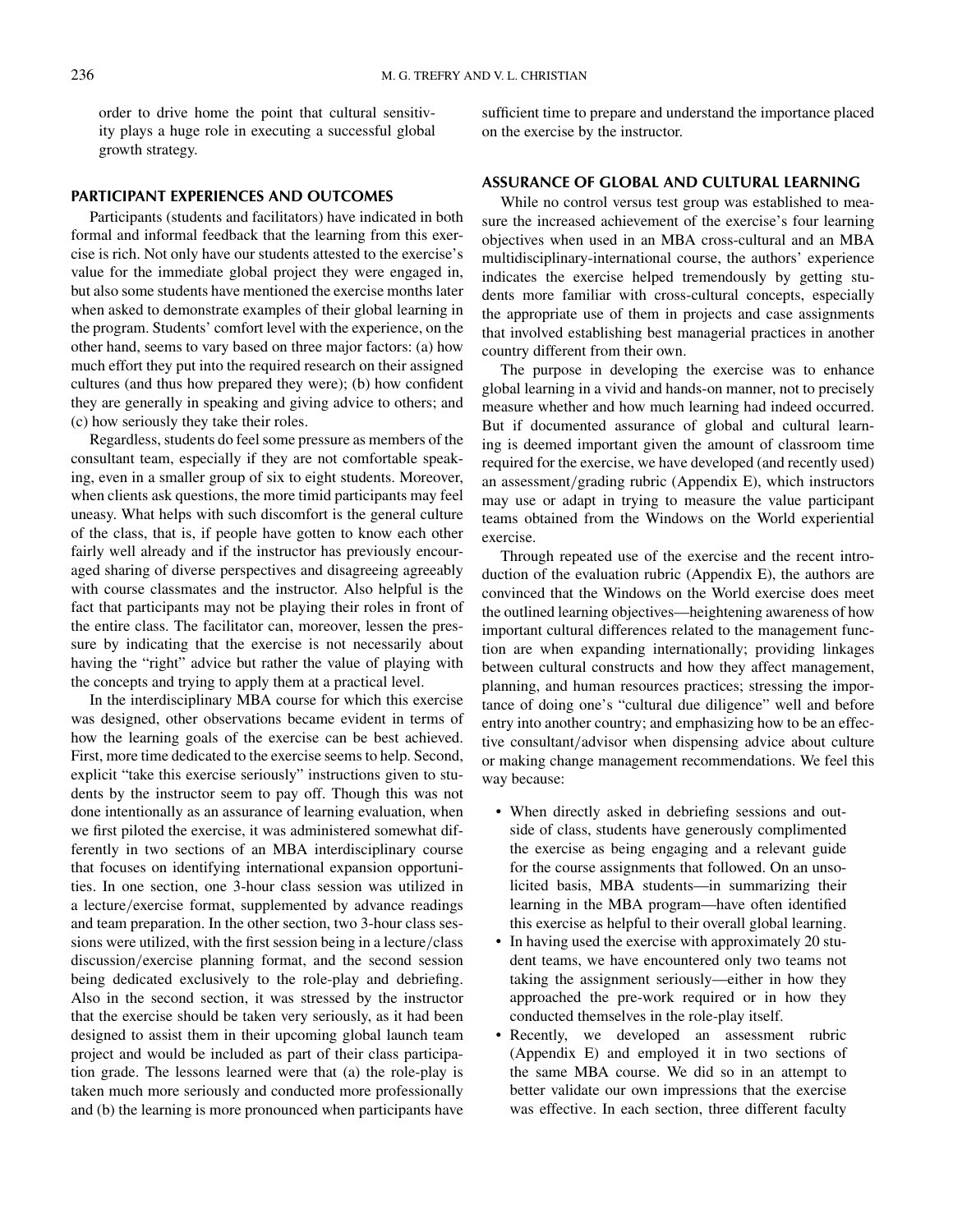members—two from management*/*strategy and one from marketing—served as judges for four team presentations. In total, eight teams were thus assessed, all the same evening. With minor exceptions, the eight teams were rated as "meets or exceeds expectations" on all the elements of the rubric, except number 3, where three teams either showed limited use of the cultural constructs or did not use them in a managerially persuasive way. The somewhat surprising result was how well student teams scored on rubric element 5—the team's effectiveness as consultants offering advice on culture. In fact, one team went so far as to develop a client handout as part of its consulting assignment, benchmarking the cultural differences between the United States and Brazil and offering up excellent guidance on where management practices might have to be modified or changed. The requirement of producing a client handout or preparing PowerPoint slides may be something facilitators might want to add to the assignment, especially if they think doing so would enhance the seriousness with which the teams prepare for the exercise. With MBA students, we prefer to let consultant teams decide what materials would be appropriate to assist the role-play. But if the exercise were conducted with undergraduate students, requiring a professional client handout would probably enhance the seriousness students would attach to the assignment.

Another team became so engaged in the exercise that its members argued strenuously to the client team members that they should not risk entering the country assigned. While this was outside the assignment and an unorthodox consulting approach, it did demonstrate how seriously the consulting team was weighing the business risks of Friendly & Fresh Foods entering that particular country.

#### **ACKNOWLEDGMENT**

The authors gratefully acknowledge the support of *OMJ*'s Teaching & Learning section editors and reviewers.

#### **REFERENCES**

- <span id="page-10-0"></span>Austen, I. (2014, February 24). Target push into Canada stumbles. *New York Times*, pp. B1, B7.
- <span id="page-10-9"></span>Bartlett, C., & Ghosal, S. (2002). *Managing across borders: The transnational solution* (2nd ed.). Boston, MA: Harvard Business School Press.
- <span id="page-10-23"></span>Beamer, L., & Varner, I. (2008). *Intercultural communication in the global workplace* (4th ed.). Boston, MA: McGraw-Hill*/*Irwin.
- <span id="page-10-15"></span>Blanton, K. K. & Barbuto, J. E. (2005). Cultural constraints in the workplace: An experiential exercise utilizing Hofstede's dimensions. *Journal of Management Education*, *29*(4), 645–666.
- <span id="page-10-3"></span>Davis, S. M. (1984). *Managing corporate culture*. New York, NY: Harper & Row.
- <span id="page-10-27"></span>de Mooij, M., & Hofstede, G. (2011). Cross-cultural consumer behavior: A review of research findings. *Journal of International Consumer Marketing*, *23*(3–4), 181–192.
- <span id="page-10-20"></span>Dodd, C. H. (1998). *Dynamics of intercultural communication* (5th ed.). New York, NY: McGraw-Hill.
- <span id="page-10-1"></span>Drennan, D. (1992). *Transforming company culture*. London, UK: McGraw-Hill.
- <span id="page-10-25"></span>Francis, J. L. (2001). Training across cultures. In M. H. Albrecht (Ed.), *International HRM: Managing diversity in the workplace*. Malden, MA: Blackwell Business.
- <span id="page-10-22"></span>Graham, J. L., & Lam, N. M. (2003). The Chinese negotiation. *Harvard Business Review*, *81*(10), 82–91.
- <span id="page-10-17"></span>Grove, C., & Grovewell LLC. (n.d.). Introduction to the GLOBE Research Project on Leadership Worldwide. Retrieved from [http://www.grovewell.](http://www.grovewell.com/pub-GLOBE-intro.html) [com/pub-GLOBE-intro.html](http://www.grovewell.com/pub-GLOBE-intro.html)
- <span id="page-10-8"></span>Gupta, A. K., Govindarajan, V., & Wang, H. (2008). *The quest for global dominance: Transforming global presence into global competitive advantage* (2nd ed.). San Francisco, CA: Jossey-Bass.
- <span id="page-10-21"></span>Hall, E. T., & Hall, M. R. (1995). Key concepts: Understanding structures of culture. In *Understanding cultural differences*. Yarmouth, ME: Intercultural Press.
- <span id="page-10-2"></span>Hofstede, G., Hofstede, G. J., & Minkov, M. (2010). *Cultures and organizations: Software of the mind* (3rd ed.). New York, NY: McGraw-Hill.
- Hofstede, G. (n.d.). The Hofstede Centre. Retrieved from [http://geert-hofstede.](http://geert-hofstede.com) [com](http://geert-hofstede.com)
- <span id="page-10-18"></span>House, R. J., Hanges, P. J., Javidan, M., & Dorfman, P. (2004). *Culture, leadership, and organizations: The GLOBE study of 62 societies*. Thousand Oaks, CA: Sage.
- <span id="page-10-5"></span>Hunt, V. D. (1992). *Quality in America*. Homewood, IL: Business One Irwin.
- <span id="page-10-19"></span>Javidan, J., Dorfman, P., de Luque, M., & House, R. (2006). In the eye of the beholder: Cross cultural lessons in leadership from Project GLOBE. *Academy of Management Perspectives*, *20*(1), 67–90.
- <span id="page-10-14"></span>Johnston, T. C., & Burton, J. B. (2009). International exercise to increase awareness of cross-cultural issues by U.S. negotiators. *Journal of International Business Research*, *8*(1), 79–90.
- <span id="page-10-26"></span>Keegan, W. J., & Green, M. C. (2011). *Global marketing* (6th ed.). Upper Saddle River, NJ: Prentice Hall.
- <span id="page-10-11"></span>Kolb, D. (1984). *Experiental learning: Experience as a source of learning and development*. Englewood Cliffs, NJ: Prentice Hall.
- <span id="page-10-12"></span>Ng, K., Van Dyne, L., & Ang, S. (2009). From experience to experiential learning: CQ as a learning capability for global leadership development. *Academy of Management Learning & Education*, *8*, 511–526.
- <span id="page-10-13"></span>Potter, P. W. (2009). The experience of experiential exercises in management classes: A professor's view. *Research in Higher Education Journal*, *3*, 1–10.
- <span id="page-10-7"></span>Ricks, D. A. (2006). *Blunders in international business* (4th ed.). Malden, MA: Blackwell.
- <span id="page-10-16"></span>Salacuse, J.W. (2010). Teaching international business negotiation: Reflections on three decades of experience. *International Negotiation*, *15*, 187–228.
- <span id="page-10-4"></span>Schein, E. H. (1985). *Organizational culture and leadership*. San Francisco, CA: Jossey-Bass.
- <span id="page-10-10"></span>Solomon, C., & Schell, M. (2009). *Managing across cultures: The seven keys to doing business with a global mindset*. New York, NY: McGraw-Hill.
- <span id="page-10-6"></span>Trefry, M., & Christian, V. (2012). Culture shock: Hiding in plain sight—An experiential exercise. *Organization Management Journal*, *9*(2), 120–138.
- <span id="page-10-24"></span>Trompenaars, F., & Hampden-Turner, C. (2012). *Riding the waves of culture: Understanding cultural diversity in business* (3rd ed.). London, UK: Nicholas Brealey.

## **APPENDIX A: ROLE INSTRUCTIONS FOR CONSULTANTS GIVING ADVICE**

Your team has been hired as consultants to advise owners of a successful U.S. business that does specialty grocery retailing along the lines of niche grocery chains like Trader Joe's and Whole Foods. The name of the fictitious company is *Friendly & Fresh Foods.* Over the past decade, the company has successfully expanded their operations to different regions of the country, but they have not as yet established operations outside of the U. S. Management is convinced that their business model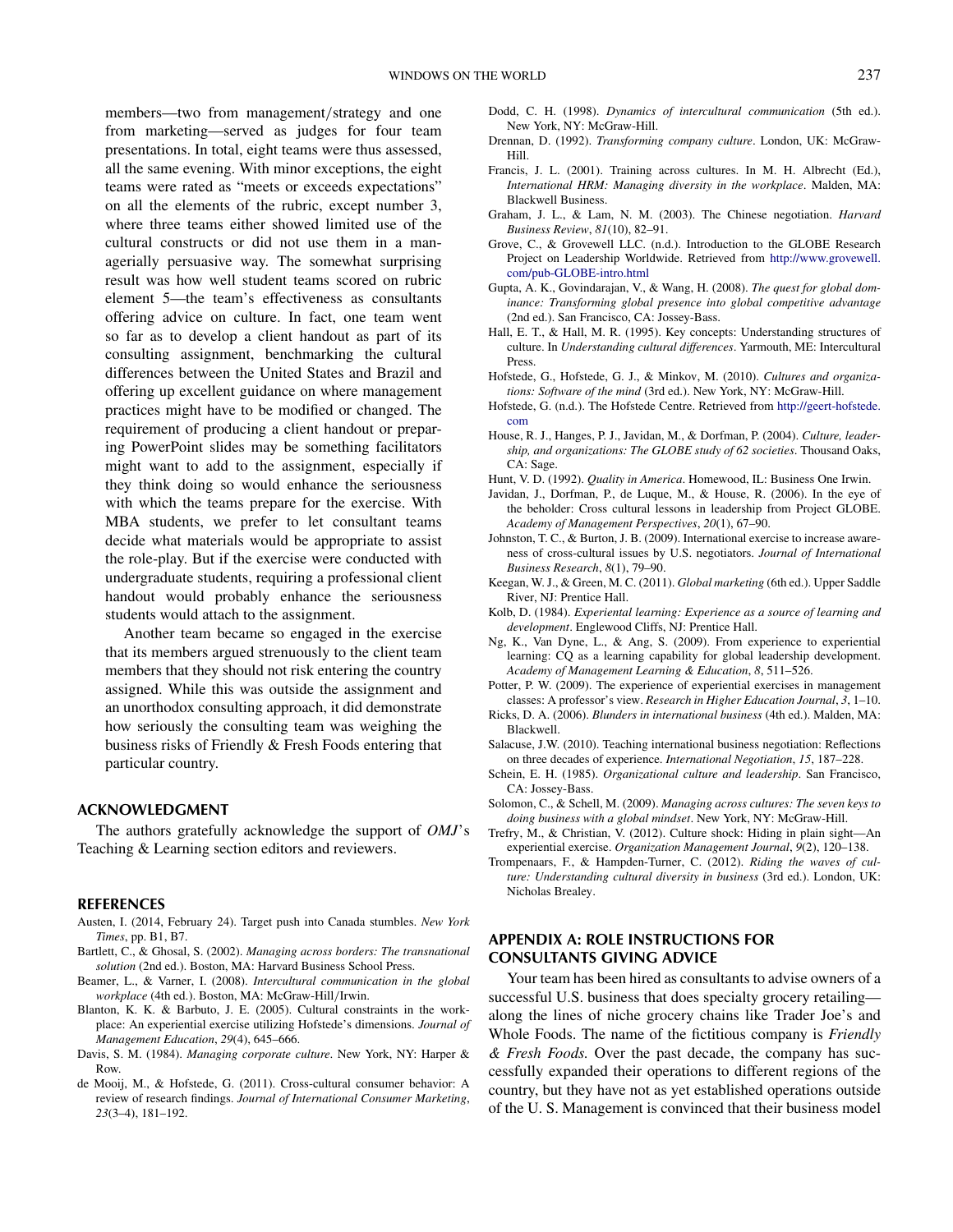is exportable, but they do not want to be blindsided by management practices that may differ substantially from those used at home. They are adamant that they do not want to fail in their initial globalization efforts to extend the *Friendly & Fresh Foods* franchise outside the borders of the United States.

Management has targeted two countries for expansion— Brazil and China. They need consulting advice and information about these two rapidly emerging markets, as they intend to launch operations there next year. The clients need your expertise regarding *best practices* for managing in those countries. Your instructor will let you know which country—Brazil or China—your consulting team is assigned to research. Rest assured that the client already has commissioned a world-renowned advertising agency to guide them regarding advertising and marketing modifications that may be necessary. In addition, *Friendly & Fresh Foods'* Finance and Treasury departments are actively engaged in getting the funding, banking, and tax issues sorted out. Your job

is to advise on the management practices that can easily be exported and those that may be a bit more problematic. Given *Friendly & Fresh Foods'* focus on customer service and the large number of employees they need to employ, the client believes their management challenges will be equal to their marketing and financial challenges. Information contained in the table below highlights some of the ways that *Friendly & Fresh Foods* conducts business in the United States. Your job is to determine whether those ways of conducting business will work well in the new country. However, your consultant assignment also should address other cultural considerations that management should be alert to in any of the following areas: leadership styles and approaches, organizational structure and hierarchy, decision making, interpersonal and organizational communication, working through disagreement, motivating employees, delegation, policies*/*procedures*/* rules, employee training, and employee recruitment and retention.

|                                           | $\alpha$ is troing to an $\alpha$ is the $\alpha$ is the state of $\alpha$ is the state of $\alpha$                                                                                       |
|-------------------------------------------|-------------------------------------------------------------------------------------------------------------------------------------------------------------------------------------------|
| Mission                                   | • To be the world's best niche grocery chain, with the utmost respect for our stockholders,<br>employees, customers, and communities.                                                     |
|                                           | • The company is environmentally conscious in terms of not using plastic bags and<br>encouraging use of reusable shopping bags.                                                           |
| Product line                              | • There's an emphasis on organic and healthy grocery items.                                                                                                                               |
|                                           | • Frozen meals/fruits/vegetables are prominently featured.                                                                                                                                |
|                                           | • Products typically carry $F\&FF$ labels, not manufacturer brand names.                                                                                                                  |
| Ambience of retail                        | • Employees are super friendly, knowledgeable, and helpful to customers.                                                                                                                  |
| outlets                                   | • There are no self check-out registers.                                                                                                                                                  |
|                                           | • There's a cozy, relaxed atmosphere—even a nostalgic feel to the stores.                                                                                                                 |
|                                           | • Employees feel at ease kidding fellow workers, even about mistakes.                                                                                                                     |
| HR practices (hiring,<br>training, reward | • $F\&F$ training is extensive with much give and take expected of participants. The focus is<br>encouraging employees to be innovative, open to recommending change, and willing to take |
| incentives)                               | risks in moving the organization forward.                                                                                                                                                 |
|                                           | • Only prior work references from non-family members are allowed.                                                                                                                         |
|                                           | • Customers are encouraged to use a drop-box to vote for "employee of the month."                                                                                                         |
|                                           | • High school degree is a prerequisite for employment.                                                                                                                                    |
|                                           | • Referrals of family members strongly discouraged.                                                                                                                                       |
| Employee requirements<br>and expectations | • All employees must dress alike in Caribbean-style shirts, including the general manager and<br>the stocking crew.                                                                       |
|                                           | • Employees must be well groomed.                                                                                                                                                         |
|                                           | • Employees are promoted based on how innovative and assertive they are with respect to new<br>product ideas, enhancements to customer service, and challenging the status quo.           |
|                                           | • Employees are expected to give constructive criticism to their fellow employees and report<br>major violations of policy to management.                                                 |
| Rules and regulations                     | • There are few rules and regulations besides the ones related to the dress code and making<br>the customers happy.                                                                       |
| Decision making                           | • Every full-time employee expresses his/her ideas for the top three products to feature each<br>week at a weekly meeting.                                                                |
|                                           | • Decisions are made expeditiously and revisited as needed.                                                                                                                               |
| Chain of command and                      | • A very flat organization exists at the store level.                                                                                                                                     |
| communication                             | • Communication is informal, including the playful tone of the store flyers.                                                                                                              |

## The Home Market for *Friendly & Fresh Foods*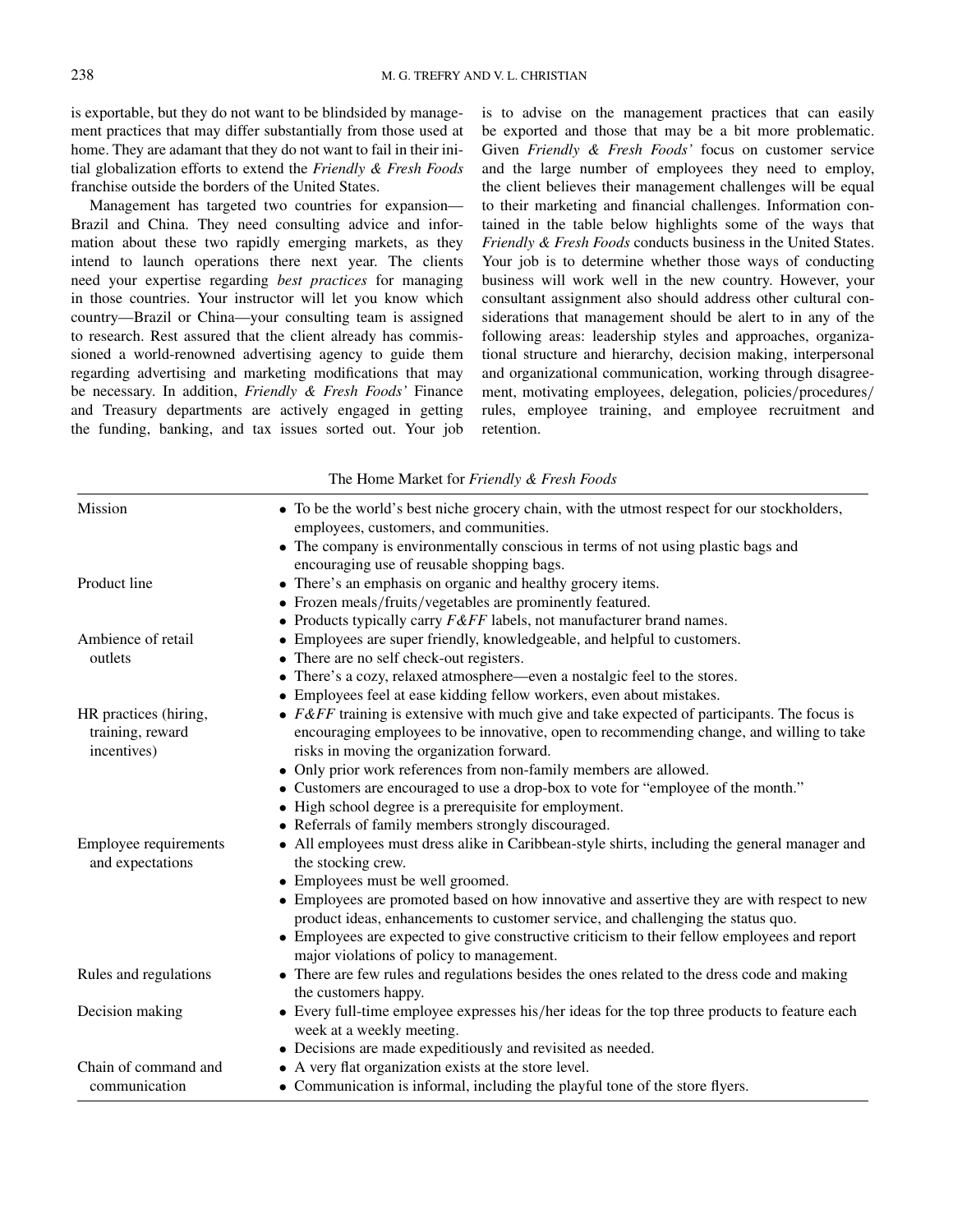#### **Research Tips**

Read, as part of your research on your assigned countries:

- Hall, E. T., & Hall, M. R. [\(1995\)](#page-10-21). Key concepts: Understanding structures of culture. In *Understanding Cultural Differences*. Yarmouth, ME: Intercultural Press.
- Javidan, J., Dorfman, P., de Luque, M., & House, R. [\(2006\)](#page-10-19). In the eye of the beholder: Cross cultural lessons in leadership from Project GLOBE. *Academy of Management Perspectives, 20*(1), 67–90.

Websites you should visit:

- The Javidan et al. [\(2006\)](#page-10-19) article just mentioned will give you a good overview of the GLOBE Project framework. You will also want to learn about the Hofstede framework. There are several websites with information but you will, at least, want to look at the Hofstede Centre website for a good explanation, country scores, plus information on what those country scores mean. The URL is [http://geert-hofstede.com/](http://geert-hofstede.com/national-culture.html) [national-culture.html.](http://geert-hofstede.com/national-culture.html) You can learn about the Seven Dimensions model of Trompenaars and Hampden-Turner by visiting [http://www.mindtools.com/pages/](http://www.mindtools.com/pages/article/seven-dimensions.htm) [article/seven-dimensions.htm.](http://www.mindtools.com/pages/article/seven-dimensions.htm)
- There are numerous websites that offer information on different cultures, among them Cyborlink.com, ExecutivePlanet.com, and Kwintessential. At a minimum, look at the Kwintessential website. The url is [www.kwintessential.co.uk/resources/country](www.kwintessential.co.uk/resources/country-profiles.html)[profiles.html.](www.kwintessential.co.uk/resources/country-profiles.html)

*Remember, the more you know about the countries, the better advice you can provide as consultants and the better you can, as clients, evaluate the advice you are given.*

## **APPENDIX B: ROLE INSTRUCTIONS FOR CLIENTS RECEIVING ADVICE**

Your team is the senior management team of *Friendly & Fresh Foods.* The company has been successful in expanding operations to different parts of the U.S. and you now are planning to establish locations outside the country, with the first ventures being in Brazil and China. You've already commissioned a world-renowned advertising agency to help guide you on advertising and marketing modifications that may be necessary. Moreover, your internal departments are already engaged in getting the funding, banking, tax and legal issues sorted out.

Today you are meeting with the consultants regarding management issues and challenges *Friendly & Fresh Foods* may face as you expand into these countries. The consultants in front of you have a stellar reputation and, indeed, you are paying "big bucks" for their services. Your entire team already has engaged in preliminary research on Brazil and China and thus you believe you have a good feel for those cultures and some of the challenges you may face. Therefore, you're eager to hear what the consultants have to say. To attain the maximum benefit from the consultants, you know you need to question, demand rationales, and perhaps even challenge their recommendations to ensure sufficient understanding. There's not a reticent person in your team, so you feel fully prepared to get your money's worth and to ask and challenge as necessary.

## **APPENDIX C: QUESTIONS FOR COMPARING MANAGEMENT PRACTICE**

The general questions here will stimulate your thinking about challenges managers may face as they begin to operate in a significantly different culture.

- What will U.S. managers need to know about the preferences and expectations of local employees who will staff operations in your targeted expansion country?
- How might these preferences and expectations differ from those of employees in the United States?
- What implications might such differences have for everyday interaction as well as human resource management?
- What kinds of challenges might expatriate managers from the United States and local managers face in working with each other? What suggestions do you have for approaching such challenges?
- What types of management issues are likely to be difficult, given cultural differences between the two cultures?

Consider each of the following issues and recommend approaches*, given the possible differences between the two cultures.*

#### **Leadership Styles and Approaches**

- In what ways might expectations of leaders vary?
- How formal will relationships between managers and employees be?
- Will status and position differences be expected or minimized?
- Will managers and employees socialize outside of the workplace?
- How much freedom will employees want to plan their own work?
- Is it acceptable*/*desirable for an employee to complain to or disagree with a manager?

#### **Organizational and Task Structure**

- Are job or position descriptions common in the expansion country?
- Will employees want and closely adhere to job descriptions?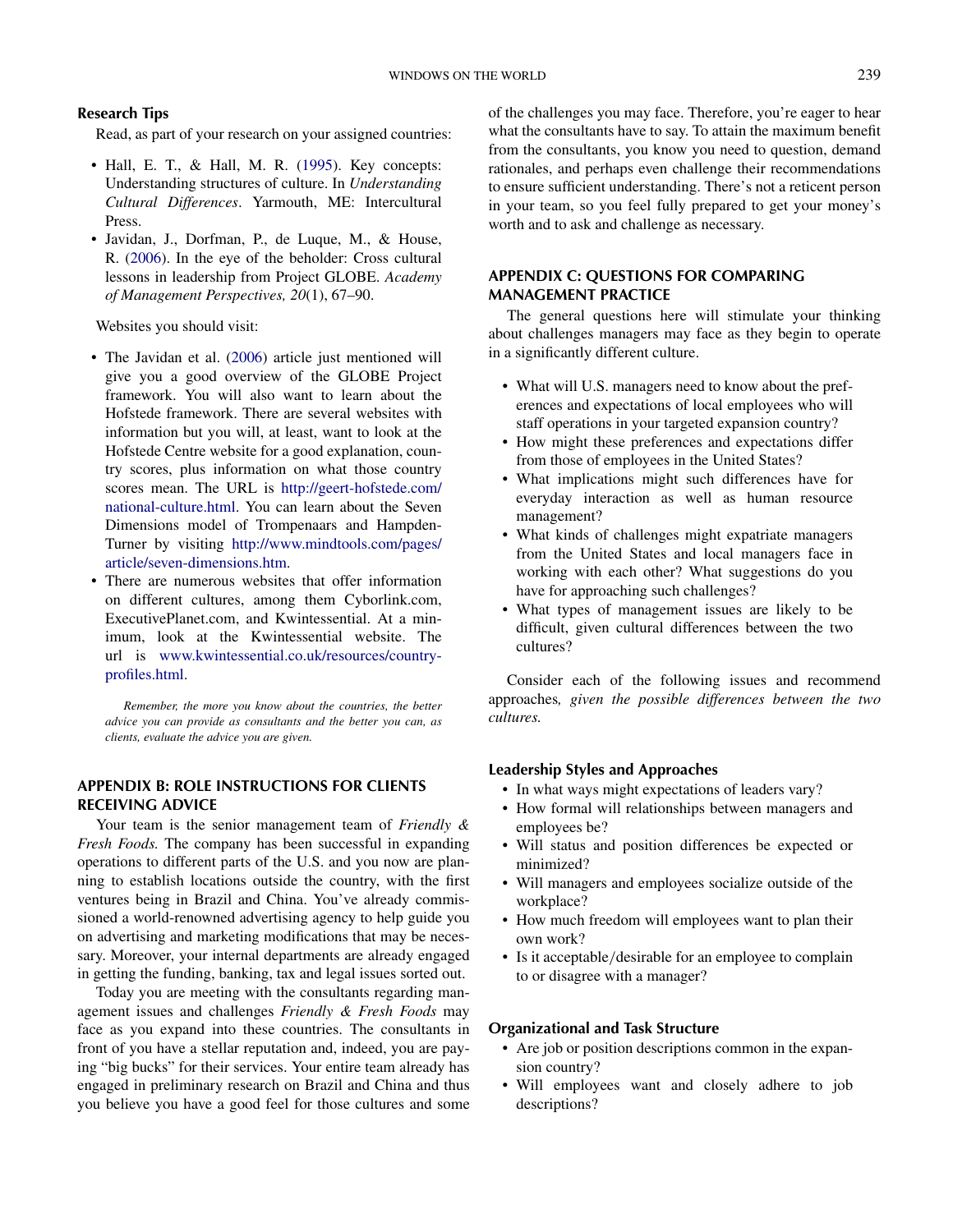- Will employees be eager to go beyond their job descriptions when doing so may benefit the organization?
- Will employees follow specified reporting procedures?
- Are employees likely to bypass the organizational hierarchy to accomplish something?
- Will employees want clearly differentiated roles and responsibilities?

#### **Organizational Decision Making and Strategy**

- How are important decisions made in the organization?
- Who is involved in decision making—and how?
- Do employees expect to be involved in decisions that affect them?

## **Communication**

- Is communication likely to be through formal channels or informal channels?
- How likely is it that there will be frequent two-way communication between managers and employees?

## **Motivation and Performance**

- How might employees in the two cultures (U.S. and the targeted expansion culture) rank rewards such as good wages, interesting work, job security, feeling of being in on things, opportunity to learn, appreciation for work done, promotion and growth in the organization, good working conditions, personal loyalty to employees, and sympathetic help with personal problems?
- Would job enrichment be appropriate in the expansion location?
- How important would achievement be in the two cultures?
- How might motivational programs appropriate in the U.S. operations need to be modified for use in the other culture?
- What incentive systems would be appropriate in each culture?
- Will it be appropriate to have formal performance review systems or not?
- How much supervision will employees expect or accept?

### **Dispute Resolution**

- Are differences of opinion and disputes considered positive and of value to the organization or negative?
- How tolerant is the culture of conflict?
- Is competition encouraged between individuals and groups?
- What factors will influence successful resolution of conflict within the organization?
- What strategies would be most helpful in resolving conflict? What strategies might be inappropriate?
- Is it acceptable to openly disagree with others or to criticize others?

## **Ethics**

- Are there business behaviors common in one culture that might be considered unethical in the other culture?
- Can common ethical guidelines be established?

### **APPENDIX D: TEAM DEBRIEFING DISCUSSIONS**

You have just completed two consulting rounds, one in which you played the role of consultants giving advice and one in which you played the role of clients receiving the advice. Before all teams meet together for the total group debriefing, take time to reflect with your own team members on the experience.

- How would you describe the experience of taking information learned during your team's research on your proposed expansion country and then developing advice on managerial practices there? How did your team develop your recommendations?
- Each team will share an example of a cultural dimension in which you learned that the United States and your targeted country are significantly different. You'll be asked to explain the dimension, what it means, and how the two countries differ. Then you will share how you developed conclusions on implications for management practice in your targeted country. What adaptations in approach did you conclude might be appropriate?
- Even when we understand the basic ideas of cultural constructs it is sometimes difficult to "translate" those into specific behavioral practices. How difficult did you find developing the recommendations? How confident did you feel about your recommendations?
- What did you learn about being an effective consultant? Did you feel there were things you should have said (or said differently) that would have captured the clients' attention more effectively?
- How difficult was it for you as clients to hear the consultants' advice? Were there times when you thought they were off track or you did not agree with what they said? If so, what did you do?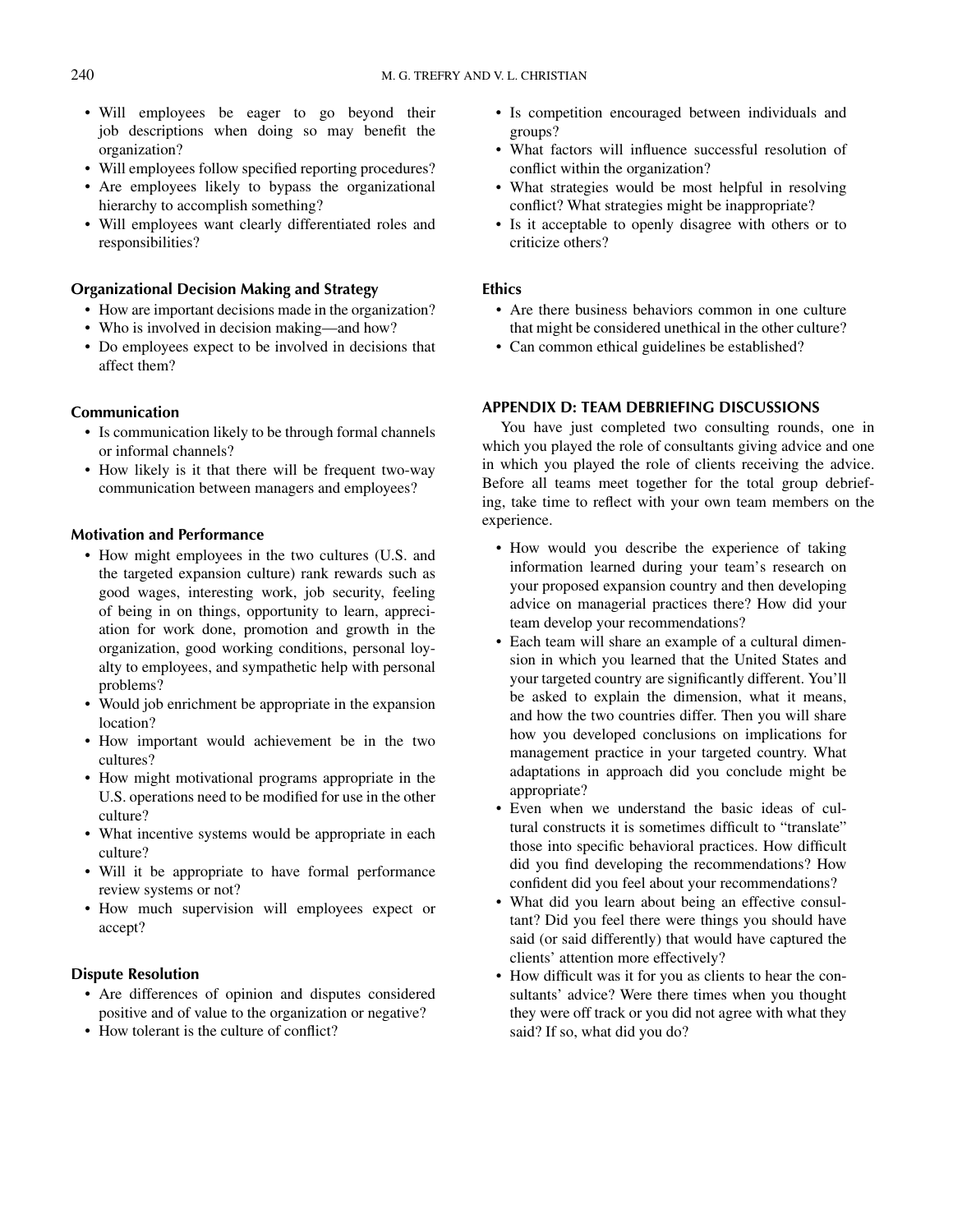## **APPENDIX E: RUBRIC FOR ASSESSING LEARNING OF CONSULTING TEAMS**

| country they were assigned?                                                                                                                                                                                                                                                | 1. To what degree did the consulting team offer up relevant advice on the cultural challenges and<br>adaptation requirements for successful business expansion of Friendly & Fresh Foods into the |                                       |                            |                                                                                                                                                                        |  |
|----------------------------------------------------------------------------------------------------------------------------------------------------------------------------------------------------------------------------------------------------------------------------|---------------------------------------------------------------------------------------------------------------------------------------------------------------------------------------------------|---------------------------------------|----------------------------|------------------------------------------------------------------------------------------------------------------------------------------------------------------------|--|
| <b>Needs</b><br>Improvement                                                                                                                                                                                                                                                | <b>Meets</b><br><b>Expectations</b>                                                                                                                                                               | <b>Exceeds</b><br><b>Expectations</b> | <b>Things Done</b><br>Well | <b>Things Done</b><br>Inadequately or<br><b>Not Addressed</b>                                                                                                          |  |
| <b>Comments</b>                                                                                                                                                                                                                                                            |                                                                                                                                                                                                   |                                       | <b>Comments</b>            | <b>Comments</b>                                                                                                                                                        |  |
| <b>Needs</b><br>Improvement                                                                                                                                                                                                                                                | <b>Meets</b><br><b>Expectations</b>                                                                                                                                                               | <b>Exceeds</b><br><b>Expectations</b> | <b>Things Done</b><br>Well | 2. How in-depth was the consulting team's "cultural due diligence" of the country they were assigned?<br><b>Things Done</b><br>Inadequately or<br><b>Not Addressed</b> |  |
| <b>Comments</b><br><b>Comments</b><br><b>Comments</b><br>3. To what degree did the consulting team use cultural theories (e.g., Hofstede, The GLOBE Study,<br>communication context, <i>guanxi</i> , "face") correctly and express those theories in a managerially useful |                                                                                                                                                                                                   |                                       |                            |                                                                                                                                                                        |  |
| <b>Needs</b><br>Improvement                                                                                                                                                                                                                                                | way to the client management team?<br><b>Meets</b><br><b>Expectations</b>                                                                                                                         | <b>Exceeds</b><br><b>Expectations</b> | <b>Things Done</b><br>Well | <b>Things Done</b><br>Inadequately or<br><b>Not Addressed</b>                                                                                                          |  |
| <b>Comments</b>                                                                                                                                                                                                                                                            |                                                                                                                                                                                                   |                                       | <b>Comments</b>            | <b>Comments</b>                                                                                                                                                        |  |
| 4. To what degree did the consulting team respond to the questions posed to them by the client<br>management team?                                                                                                                                                         |                                                                                                                                                                                                   |                                       |                            |                                                                                                                                                                        |  |
| <b>Needs</b><br>Improvement                                                                                                                                                                                                                                                | <b>Meets</b><br><b>Expectations</b>                                                                                                                                                               | <b>Exceeds</b><br><b>Expectations</b> | <b>Things Done</b><br>Well | <b>Things Done</b><br>Inadequately or<br><b>Not Addressed</b>                                                                                                          |  |
| <b>Comments</b>                                                                                                                                                                                                                                                            |                                                                                                                                                                                                   |                                       | <b>Comments</b>            | <b>Comments</b>                                                                                                                                                        |  |
|                                                                                                                                                                                                                                                                            | 5. Assess the team's effectiveness as consultants offering advice on culture?                                                                                                                     |                                       |                            |                                                                                                                                                                        |  |
| <b>Needs</b><br>Improvement                                                                                                                                                                                                                                                | <b>Meets</b><br><b>Expectations</b>                                                                                                                                                               | <b>Exceeds</b><br><b>Expectations</b> | <b>Things Done</b><br>Well | <b>Things Done</b><br>Inadequately or<br><b>Not Addressed</b>                                                                                                          |  |
| <b>Comments</b>                                                                                                                                                                                                                                                            |                                                                                                                                                                                                   |                                       | <b>Comments</b>            | <b>Comments</b>                                                                                                                                                        |  |